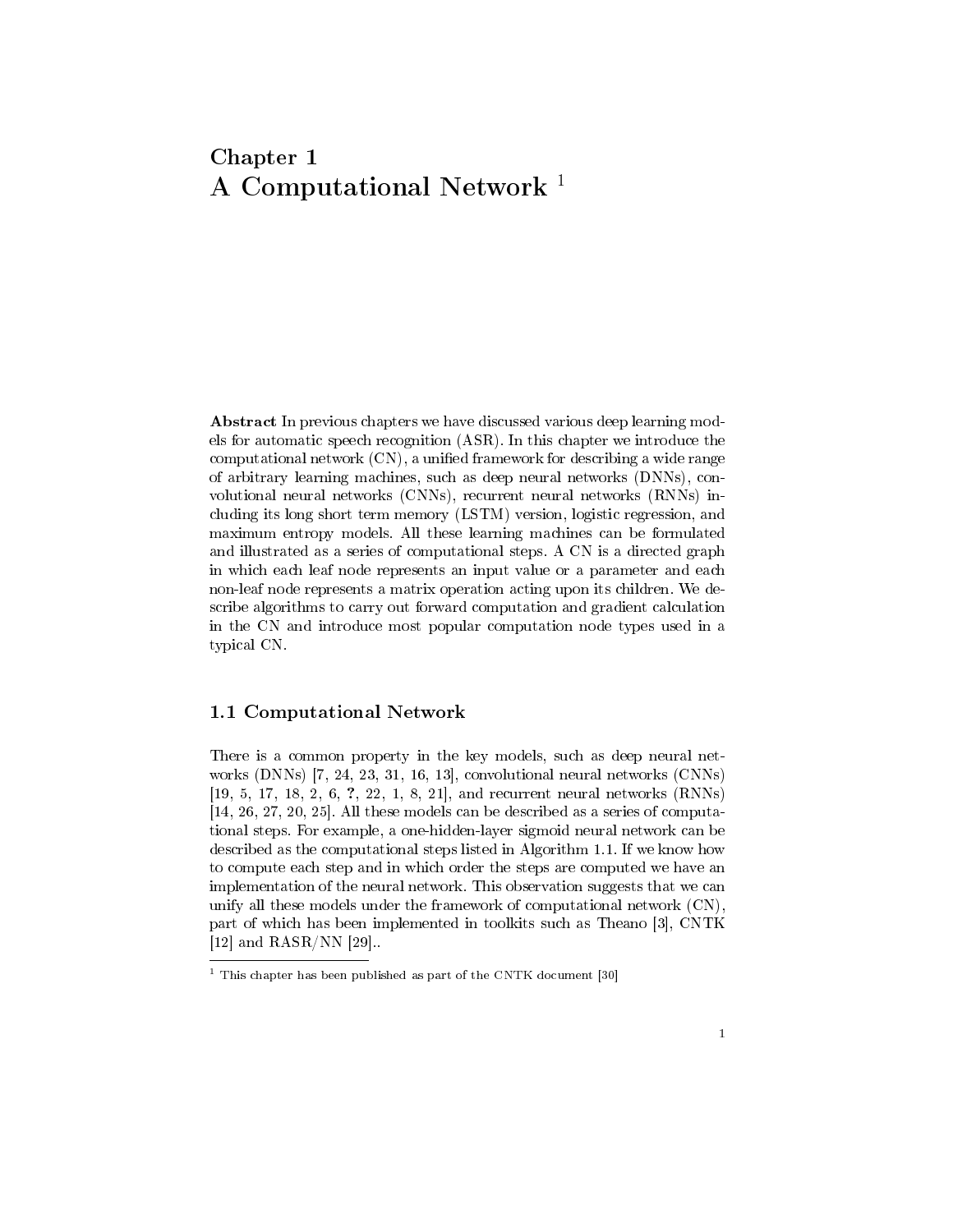|       | moid Neural Network                                                 |                                                                                   |
|-------|---------------------------------------------------------------------|-----------------------------------------------------------------------------------|
|       | 1: procedure ONEHIDDENLAYERNNCOMPUTATION(X)                         |                                                                                   |
|       |                                                                     | $\triangleright$ Each column of <b>X</b> is an observation vector                 |
| $2$ : | $\mathbf{T}^{(1)} \leftarrow \mathbf{W}^{(1)}\mathbf{X}$            |                                                                                   |
| $3 -$ | ${\bf P}^{(1)} \leftarrow {\bf T}^{(1)} + {\bf B}^{(1)}$            | $\triangleright$ Each column of $\mathbf{B}^{(1)}$ is the bias $\mathbf{b}^{(1)}$ |
| 4:    | $\mathbf{S}^{(1)} \leftarrow \sigma\left(\mathbf{P}^{(1)}\right)$   | $\triangleright \sigma(.)$ is the sigmoid function applied element-wise           |
| 5.    | ${\bf T}^{(2)}\leftarrow {\bf W}^{(2)}{\bf S}^{(1)}$                |                                                                                   |
| 6:    | ${\bf P}^{(2)} \leftarrow {\bf T}^{(2)} + {\bf B}^{(2)}$            | $\triangleright$ Each column of $\mathbf{B}^{(2)}$ is the bias $\mathbf{b}^{(2)}$ |
| 7:    | $\mathbf{O} \leftarrow \text{softmax}\left(\mathbf{P}^{(2)}\right)$ | $\triangleright$ Apply softmax column-wise to get output O                        |
|       | 8: end procedure                                                    |                                                                                   |

Algorithm 1.1 Computational Steps Involved in an One-Hidden-Layer Sig-

A computational network is a directed graph  $\{V, E\}$ , where V is a set of vertices and  $E$  is a set of directed edges. Each vertex, called computation node, represents a computation operation. Vertices with edges toward a computation node are the operands of the associated computation and sometimes called the children of the computation node. Here the order of operands matters for some operations such as matrix multiplication. Leaf nodes do not have children and are used to represent input values or model parameters that are not result of some computation. a CN can be easily represented as a set of computation nodes n and their children  $\{n : c_1, \cdots, c_{K_n}\}$ , where  $K_n$ is the number of children of node n. For leaf nodes  $K_n = 0$ . Each computation node knows how to compute the value of itself given the input operands (children).

Figure 1.1 is the same one-hidden-layer sigmoid neural network represented as a CN in which each node n is identified by a  ${nodename: operatortype}$ pair and takes its ordered children as the operator's inputs. From the figure, we can observe that in CN there is no concept of layers. Instead, computation node is the basic element of operations. This makes the description of the simple model such as DNN more cumbersome which can be alleviated by grouping computation nodes together with macros. In return, CN provides us greater flexibility in describing arbitrary networks and allows us to build almost all models we are interested in within the same unified framework. For example, we can easily modify the network illustrated in Figure 1.1 to use rectified linear unit instead of sigmoid nonlinearity. We can also build a network that has two input nodes as shown in Figure 1.2 or a network with shared model parameters as shown in Figure 1.3.

### 1.2 Forward Computation

When the model parameters (i.e., weight nodes in Figure 1.1) are known, we can compute the value of any node given the new input values. Unlike in the DNN case, where the computation order can be trivially determined as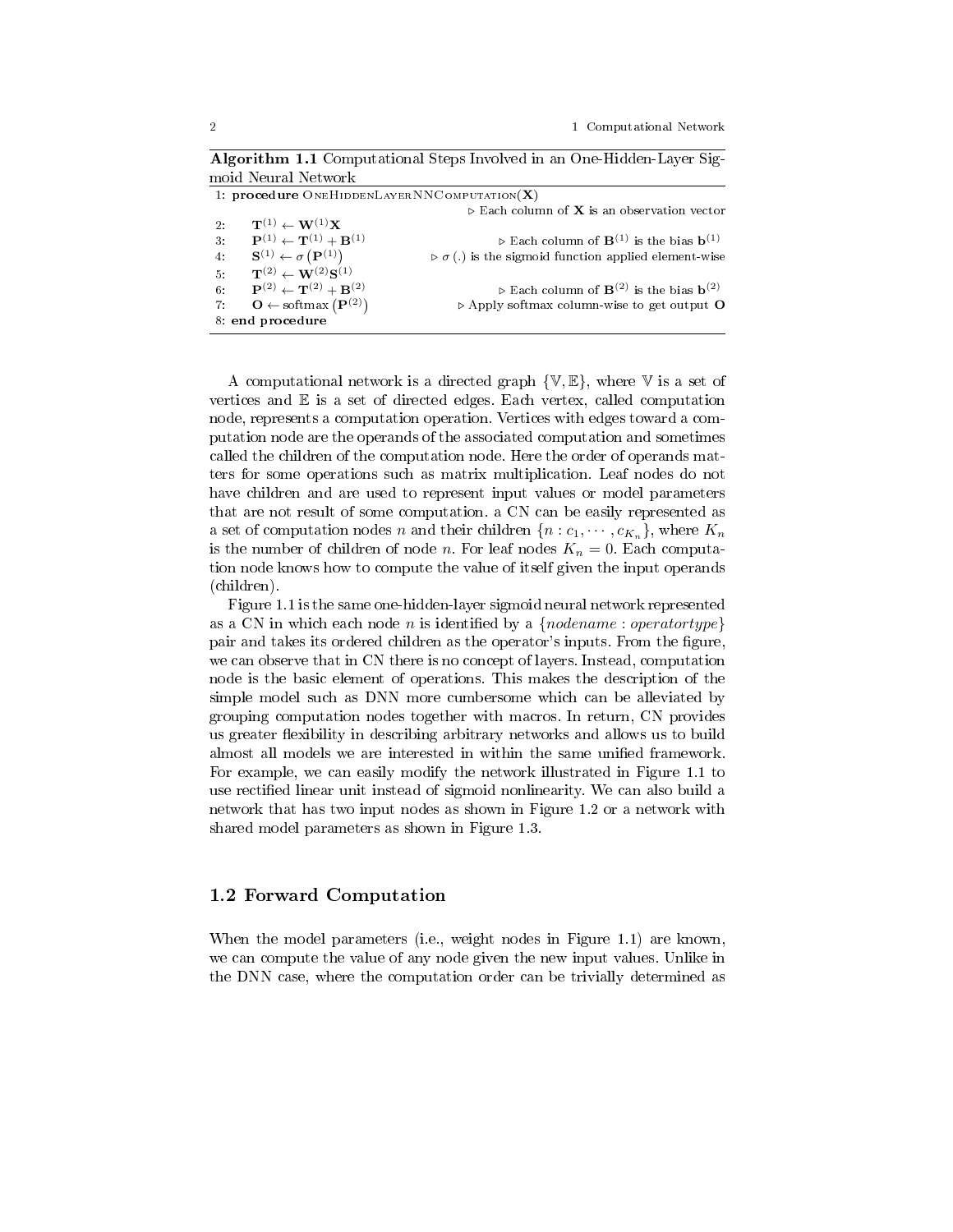#### 1.2 Forward Computation 3





Fig. 1.2 A computational network with two input nodes (highlighted).

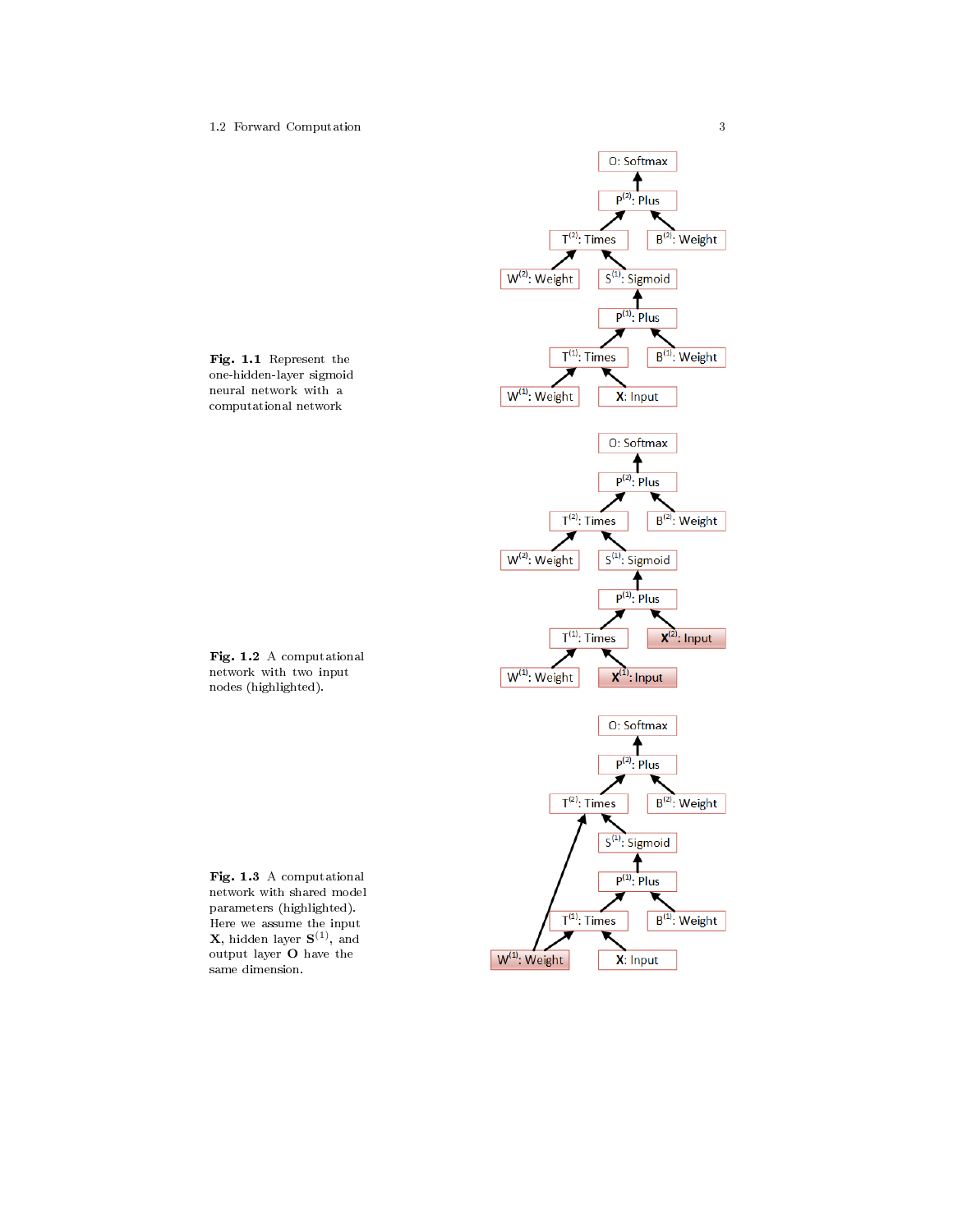layer-by-layer computation from bottom up, in CN different network structure comes with a different computation order. When the CN is a directed acyclic graph (DAG) the computation order can be determined with a depth first traverse over the DAG. Note that in a DAG there is no directed cycles (i.e., no recurrent loop). However, there might be loops if we don't consider edge directions for which Figure 1.3 is an example. This is because the same computation node may be a child of several other nodes. Algorithm 1.2. determines the computation order of a DAG and takes care of this condition. Once the order is decided, it will keep the same for all the subsequent runs regardless of the computational environment. In other words, this algorithm only needs to be executed once for the node that we need to compute values by caching the computation order. Following the order determined by Algorithm 1.2, the forward computation of the CN is carried out synchronously. The computation of the next node starts only after the computation of the previous node has finished. It is suitable for environments where single computing device, such as one GPGPU or one CPU host, is used, or the CN itself is inherently sequential, e.g., when the CN represents a DNN.

Algorithm 1.2 Synchronous forward computation of a CN. The computation order is determined by a depth-first traverse over the DAG.

| 1: procedure DECIDEFORWARDCOMPUTATIONORDER(root, visited, order) |                                                                                                 |  |  |  |
|------------------------------------------------------------------|-------------------------------------------------------------------------------------------------|--|--|--|
|                                                                  | $\triangleright$ Enumerate nodes in the DAG in the depth-first order.                           |  |  |  |
|                                                                  | $\triangleright$ visited is initialized as an empty set. order is initialized as an empty queue |  |  |  |
| if root $\notin visited$ then<br>2:                              | $\triangleright$ the same node may be a child of several nodes.                                 |  |  |  |
| visited $\leftarrow$ visited $\cup$ root<br>3.                   |                                                                                                 |  |  |  |
| for each $c \in root$ <i>children</i> do<br>4:                   |                                                                                                 |  |  |  |
| 5.                                                               | call $D$ ECIDEFORWARD COMPUTATION ORDER(c, visited, order)                                      |  |  |  |
| 6:<br>$order \leftarrow order + root$                            | $\triangleright$ Add root to the end of order                                                   |  |  |  |
| end for<br>7:                                                    |                                                                                                 |  |  |  |
| end if<br>8.                                                     |                                                                                                 |  |  |  |
| 9: end procedure                                                 |                                                                                                 |  |  |  |
|                                                                  |                                                                                                 |  |  |  |

The forward computation can also be carried out asynchronously with which the order of the computation is determined dynamically. This can be helpful when the CN has many parallel branches and there are more than one computing device to compute these branches in parallel. Algorithm 1.3 describes an example algorithm that carries out the forward computation of a CN asynchronously. In this algorithm, all the nodes whose children have not been computed stay in the waiting set and those whose children are computed stay in the ready set. At the beginning, all non-leaf descendents of root are in the waiting set and all leaf descendents are in the ready set. The scheduler picks a node from the ready set based on some policy, removes it from the ready set, and dispatches it for computation. Popular policies include first come first serve, shortest task first, and least data movement. When the computation of the node finishes, the system calls the SIGNALCOMPLETE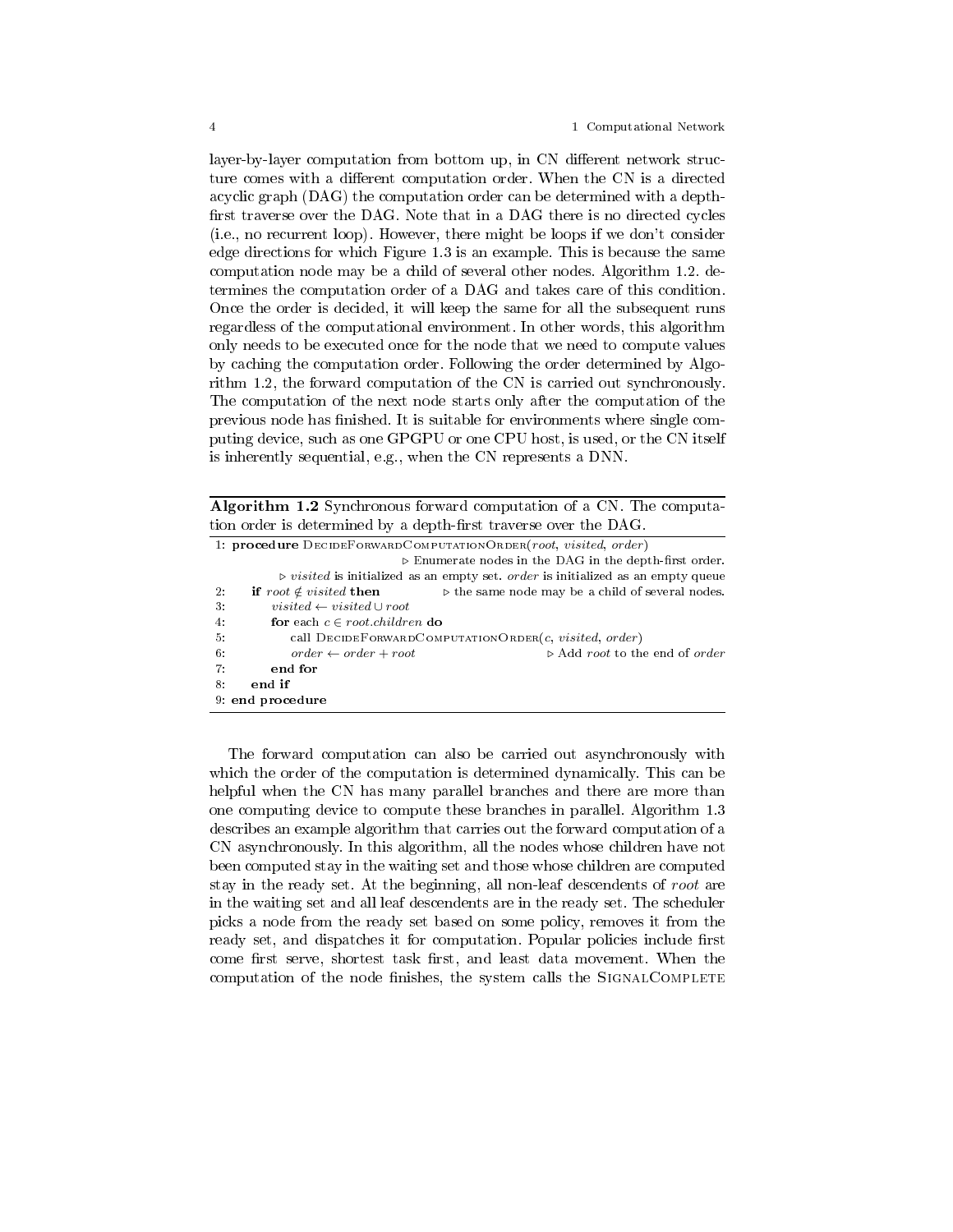#### 1.2 Forward Computation 5

method to signal all its parent nodes that are still waiting. If all the children of a node have been computed, the node is moved from the waiting set to the ready set. Although not explicitly indicated in the Algorithm 1.3, the SIGNALCOMPLETE procedure is called under concurrent threads and should be guarded for thread safety. This algorithm can be exploited to carry out computation on any DAG instead of just CN.

Algorithm 1.3 Asynchronous forward computation of a CN. A node is moved to the ready set when all its children have been computed. A scheduler monitors the ready set and decides where to compute each node in the set.

```
1: procedure SignalComplete(node, waiting, ready)
            \triangleright Called when the computation of the node is finished. Needs to be thread safe.
                               \triangleright waiting is initialized to include all non-leaf descendents of root.
                                      \triangleright ready is initialized to include all leaf descendents of root.
2: for each p \in node.parents \land p \in waiting do
3: p_number inside dChildren + +4: if p_number. if p_number. if p_number. if p_number. if p_number. if p_number. if p_number. if p_number. if p_number. if p_number. if p_number. if p_number. if p_number. if p_number. if p_number. if p_number. if p_number. if p_number. if p_number. if p_number. if p_number. if p_number. if p_number. if p_number. if
                                                                        \rho all children have been computed
5: waiting \leftarrow waiting – node
6: ready \leftarrow ready \cup node7: end if
8: end for
9: end procedure
10: procedure SCHEDULECOMPUTATION\left(\text{ready}\right)\triangleright Called by the job scheduler when a new node is ready or computation resource
    is available.
11: pick node \in ready according to some policy
12: ready \leftarrow ready - node13: dispatch node for computation.
14: end procedure
```
In many cases, we may need to compute the value for one node and later for another node given the same input values. To avoid duplicate computation of shared branches, we can add a time stamp to each node and only recompute the value of the node if at least one of the children has newer value. This can be easily implemented by updating the time stamp whenever a new value is provided or computed, and by excluding nodes whose children is older from the actual computation.

In both Algorithms 1.2 and 1.3 each computation node needs to know how to compute its value when the operands are known. The computation can be as simple as matrix summation or element-wise application of sigmoid function or as complex as whatever it may be. We will describes the evaluation functions for popular computation node types in Section 1.4.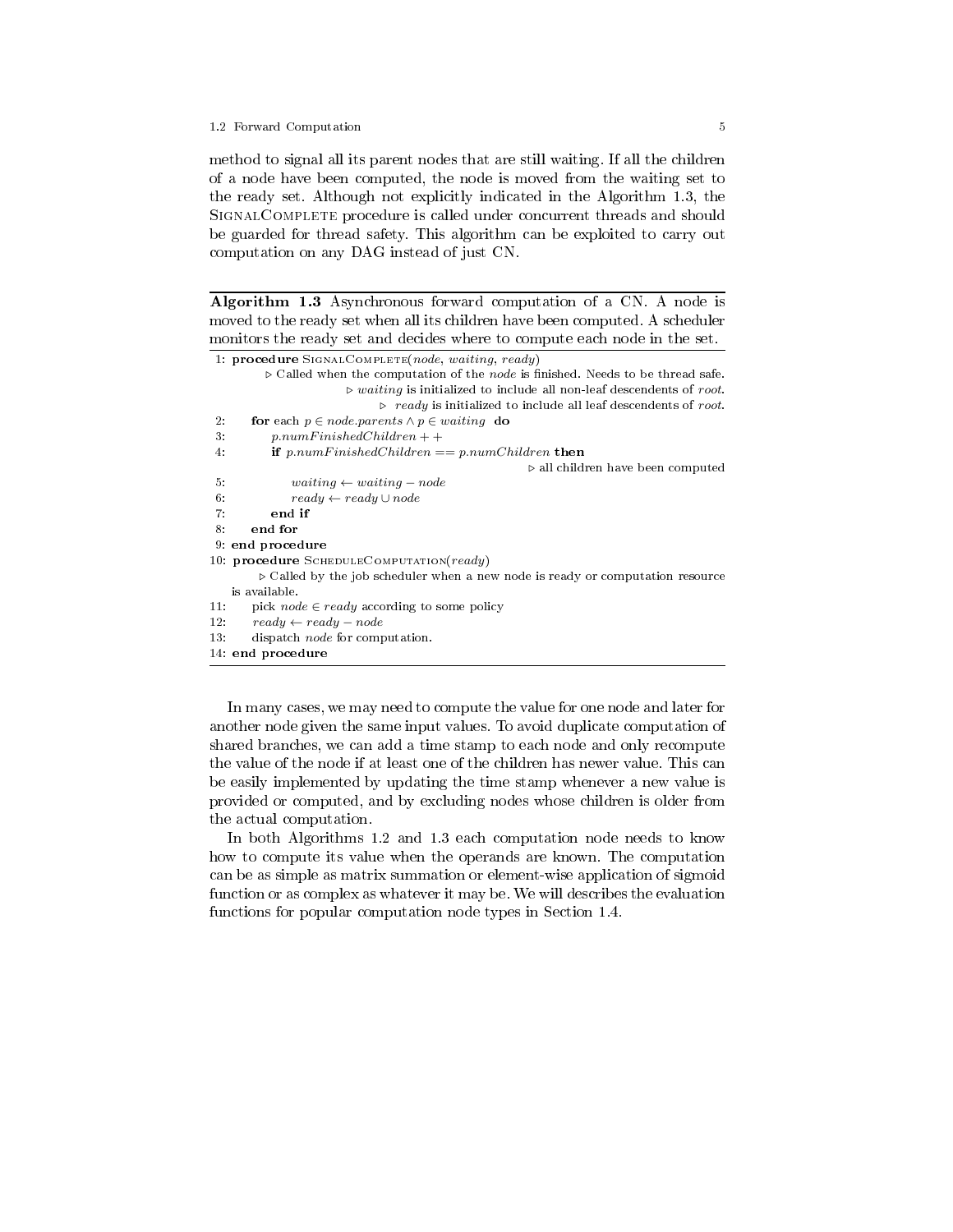### 1.3 Model Training

To train a CN, we need to define a training criterion  $J$ . Popular criteria include cross-entropy  $(CE)$  for classification and mean square error  $(MSE)$  for regression as have been discussed in Chapter ??. Since the training criterion is also a result of some computation, it can be represented as a computation node and inserted into the CN. Figure 1.4 illustrates a CN that represents an one-hidden-layer sigmoid neural network augmented with a CE training criterion node. If the training criterion contains regularization terms the regularization terms can also be implemented as computation nodes and the final training criterion node is a weighted sum of the main criterion and the regularization term.



The model parameters in a CN can be optimized over a training set  $\mathbb{S} = \{(\mathbf{x}^m, \mathbf{y}^m) | 0 \leq m < M\}$  using the minibatch based backpropagation (BP) algorithm similar to that described in Algorithm ??. More specifically, we improve the model parameter **W** at each step  $t + 1$  as

$$
\mathbf{W}_{t+1} \leftarrow \mathbf{W}_t - \varepsilon \Delta \mathbf{W}_t, \tag{(1.1)}
$$

where

$$
\triangle \mathbf{W}_t = \frac{1}{M_b} \sum_{m=1}^{M_b} \nabla_{\mathbf{W}_t} J\left(\mathbf{W}; \mathbf{x}^m, \mathbf{y}^m\right),\tag{1.2}
$$

and  $M_b$  is the minibatch size. The key here is the computation of  $\nabla_{\mathbf{W}_t} J\left(\mathbf{W};\mathbf{x}^m,\mathbf{y}^m\right)$ which we will simplify as  $\nabla_{\mathbf{W}}^J$ . Since a CN can have arbitrary structure, we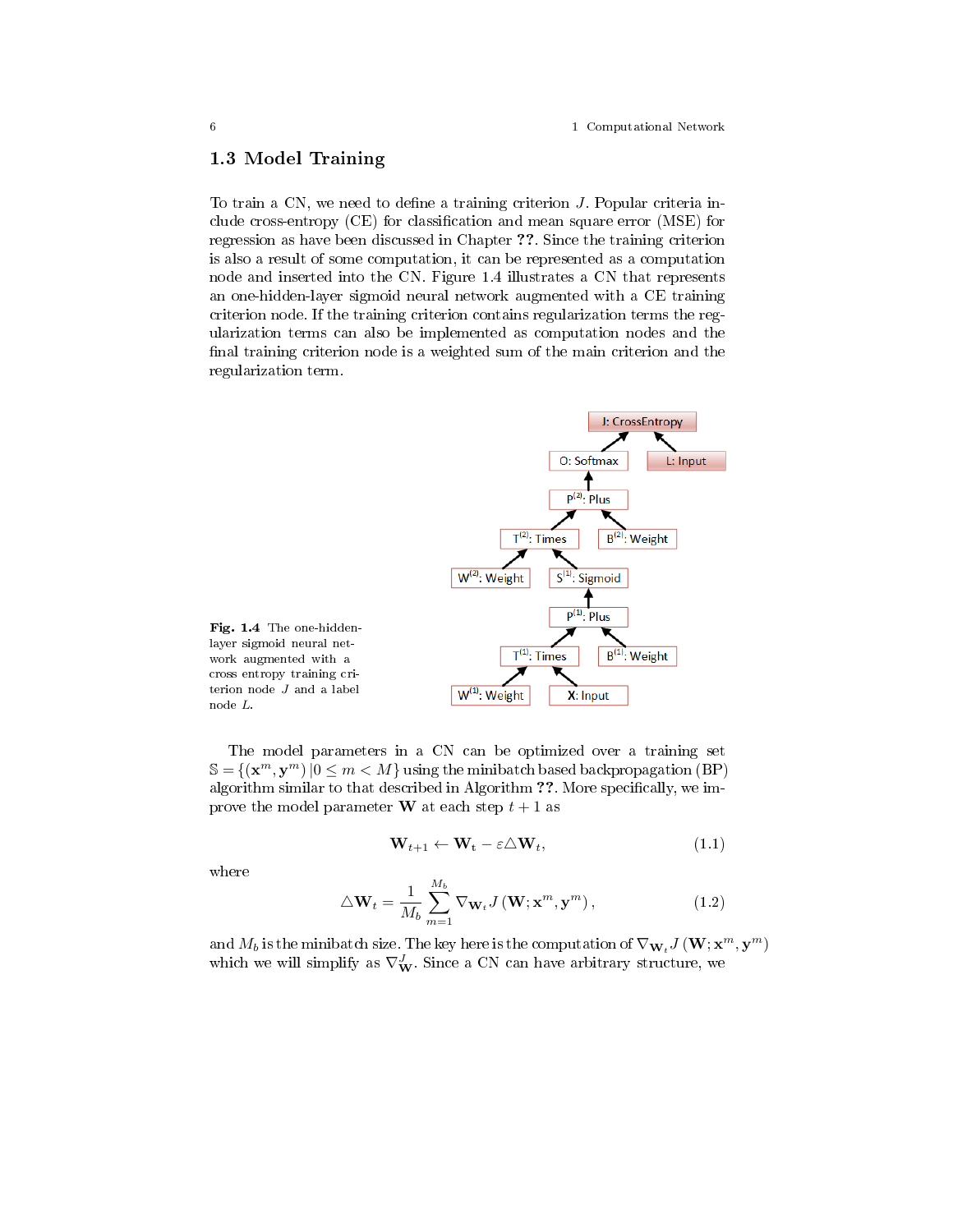#### 1.3 Model Training 7

cannot use the exact same BP algorithm described in Algorithm ?? to compute  $\nabla^J_{\mathbf{W}}$ .

A naive solution to compute  $\nabla^J_\mathbf{W}$  is illustrated in Figure 1.5, in which  $\mathbf{W}^{(1)}$ and  $W^{(2)}$  are model parameters. In this solution, each edge is associated with a partial derivative, and

$$
\nabla_{\mathbf{W}^{(1)}}^{J} = \frac{\partial J}{\partial \mathbf{V}^{(1)}} \frac{\partial \mathbf{V}^{(1)}}{\partial \mathbf{V}^{(2)}} \frac{\partial \mathbf{V}^{(2)}}{\partial \mathbf{W}^{(1)}} + \frac{\partial J}{\partial \mathbf{V}^{(3)}} \frac{\partial \mathbf{V}^{(3)}}{\partial \mathbf{V}^{(4)}} \frac{\partial \mathbf{V}^{(4)}}{\partial \mathbf{W}^{(1)}} \tag{1.3}
$$

$$
\nabla_{\mathbf{W}^{(2)}}^J = \frac{\partial J}{\partial \mathbf{V}^{(1)}} \frac{\partial \mathbf{V}^{(1)}}{\partial \mathbf{V}^{(2)}} \frac{\partial \mathbf{V}^{(2)}}{\partial \mathbf{W}^{(2)}}.
$$
(1.4)

This solution comes with two major drawbacks. First, each derivative can have very high dimension. If  $\mathbf{V} \in \mathbb{R}^{N_1 \times N_2}$  and  $\mathbf{W} \in \mathbb{R}^{N_3 \times N_4}$  then  $\frac{\partial \mathbf{V}}{\partial \mathbf{W}} \in \mathbb{R}^{(N_1 \times N_2) \times (N_3 \times N_4)}$ . This means a large amount of memory is needed to keep the derivatives. Second, there are many duplicated computations. For example,  $\frac{\partial J}{\partial \mathbf{V}^{(1)}} \frac{\partial \mathbf{V}^{(1)}}{\partial \mathbf{V}^{(2)}}$  is computed twice in this example, once for  $\nabla^J_{\mathbf{W}^{(1)}}$  and once for  $\nabla^J_{\mathbf{W}^{(2)}}$ .





Fortunately, there is a much simpler and more efficient approach to compute the gradient as illustrated in Figure 1.6. In this approach, each node n keeps two values: the evaluation (forward computation) result  $V_n$  and the gradient  $\nabla_n^J$ . Note that the training criterion  $J$  is always a scalar, If  $\mathbf{V}_n \in \mathbb{R}^{N_1 \times N_2}$  then  $\nabla_n^J \in \mathbb{R}^{N_1 \times N_2}$ . This requires significantly less memory than that required in the naive solution illustrated in Figure 1.5. This approach also allows for factorizing out the common prefix terms and making computation linear in the number of nodes in the graph. For example,  $\frac{\partial J}{\partial \mathbf{V}^{(2)}}$  is computed only once and used twice when computing  $\frac{\partial J}{\partial \mathbf{W}^{(1)}}$  and  $\frac{\partial J}{\partial \mathbf{W}^{(2)}}$  with this approach. This is analogous to common subexpression elimination in a conventional expression graph, only here the common subexpressions are the parents of the nodes, rather than the children.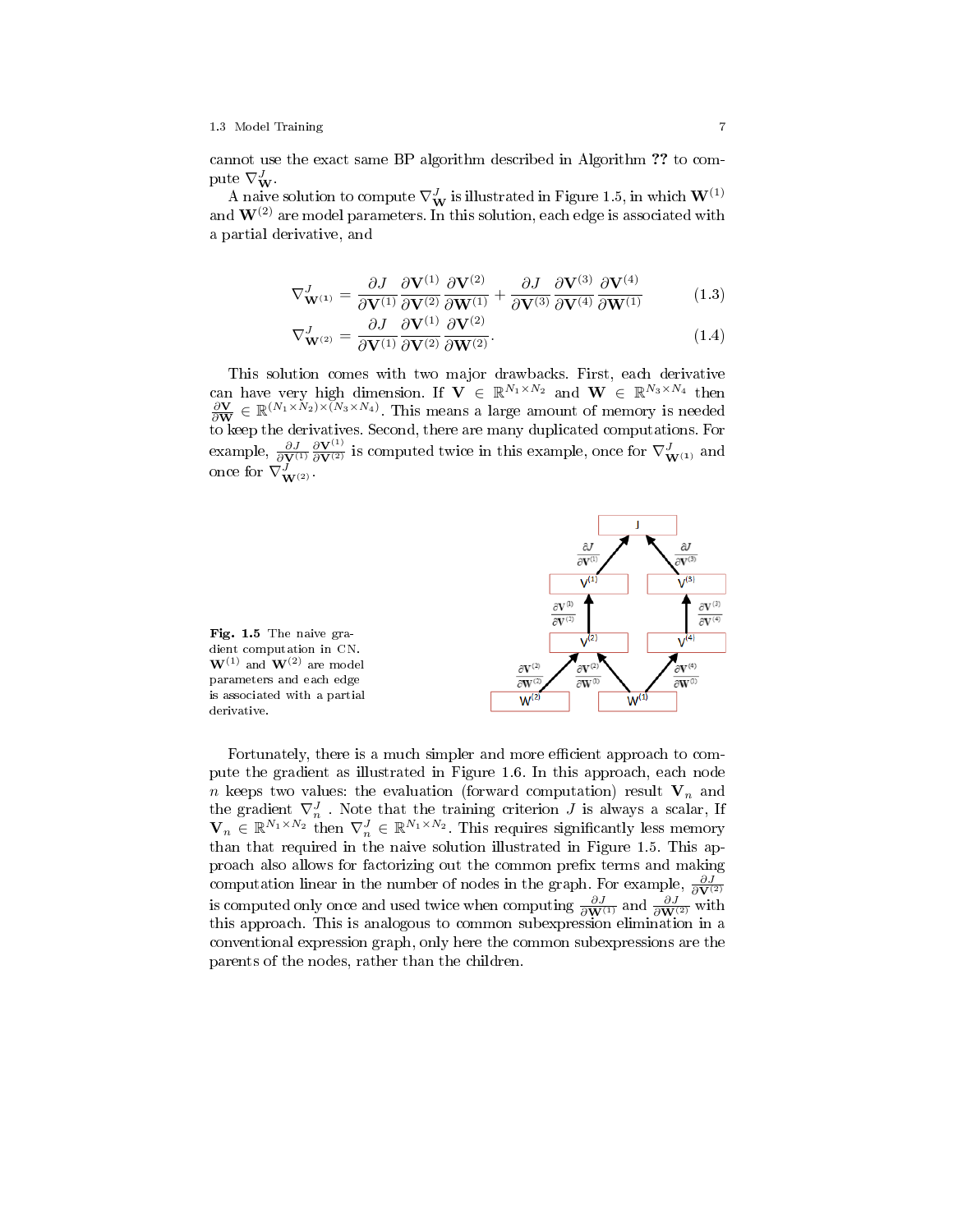

Fig. 1.6 An efficient gradient computation algorithm in CN.  $\mathbf{W}^{(1)}$  and  $\mathbf{W}^{(2)}$  are model parameters. Each node n stores both the value of the node  $\boldsymbol{v}_n$  and the gradient  $\nabla_n^J$ .

Automatic differentiation has been an active research area for decades and many techniques have been proposed (see [10] for a good summary). A simple recursive algorithm for deciding the gradient computation order is shown in Algorithm 1.4 to which a similar recursive algorithm for scalar functions has been provided in [4] and [11]. This algorithm assumes that each node has a ComputePartialGradient(child) function which computes the gradient of the training criterion with regard to the node's child child and is called in the order that is decided by the algorithm. Before the algorithm is computed, the gradient  $\nabla_n^J$  at each node n is set to 0, the queue *order* is set to empty, and parents Left is set to the number of parents of each node. This function is then called on a criterion node that evaluates to a scalar. Similar to the forward computation, an asynchronous algorithm can be derived. Once the gradient is known, the minibatch based stochastic gradient descend (SGD) algorithm discussed in Chapter ?? and other training algorithms that depend on gradient only can be used to train the model.

Alternatively, the gradients can be computed by following the reverse order of the forward computation and calling each node's parents' ComputePartialGradient( $child$ ) function and passing itself as the *child* argument. This approach, however, requires additional book keeping, e.g., keeping pointers to a node's parents which can introduce additional overhead when manipulating the network architecture.

In many cases, not all the gradients need to be computed. For example, the gradient with regard to the input value is never needed. When adapting the model, some of the model parameters don't need to be updated and thus it is unnecessary to compute the gradients with regard to these parameters. We can reduce the gradient computation by keeping a  $needGradient$  flag for each node. Once the flags of leaf nodes (either input values or model parameters) are known, the flags of the non-leaf nodes can be determined using Algorithm 1.5, which is essentially a depth-first traversal over the DAG. Since both Algorithms 1.2 and 1.5 are essentially depth-first traversal over the DAG and both only need to be executed once they may be combined in one function.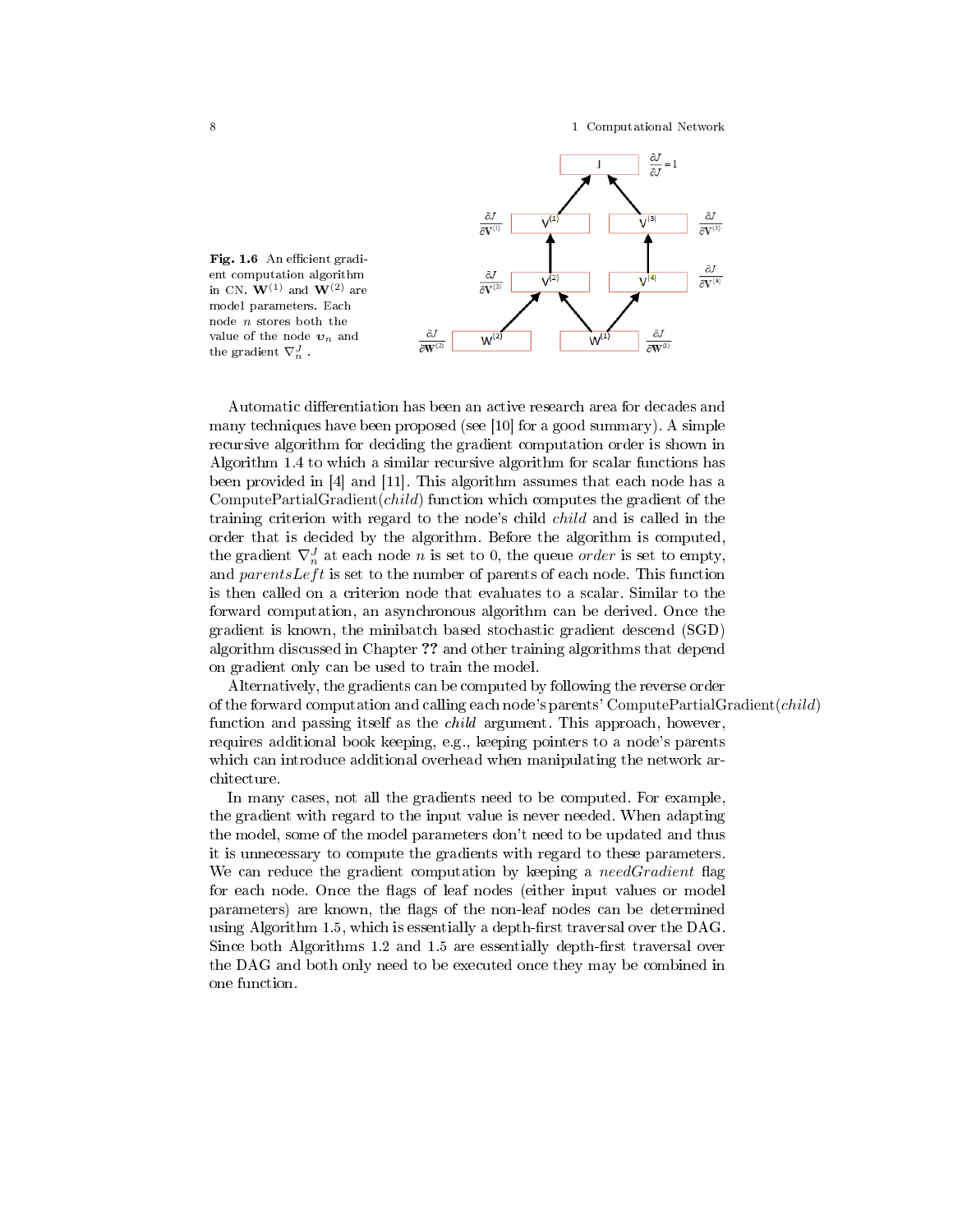Algorithm 1.4 Reverse automatic gradient computation algorithm. At the top level node must be a training criterion node that evaluates to a scalar. 1: procedure  $DEG$ RADIENTCOMPUTATIONORDER(node, parentsLeft, order)

|     | 11 end procedure                                                                                           |                                                                 |
|-----|------------------------------------------------------------------------------------------------------------|-----------------------------------------------------------------|
| 10: | end if                                                                                                     |                                                                 |
| 9:  | end if                                                                                                     |                                                                 |
| 8.  | end for                                                                                                    |                                                                 |
| 7:  | call $DECIBGRADIENTCOMPUTATIONORDER(c, parentsLeft, order)$                                                |                                                                 |
| 6:  | for each $c \in node$ <i>children</i> do                                                                   |                                                                 |
| 5.  | $order \leftarrow order + node$                                                                            | $\triangleright$ Add <i>node</i> to the end of <i>order</i>     |
|     | computed.                                                                                                  |                                                                 |
| 4:  | <b>if</b> parents Left [node] = $\theta \wedge$ node $\notin$ order then                                   | $\triangleright$ All parents have been                          |
| 3.  | $parentsLeft[node] - -$                                                                                    |                                                                 |
| 2:  | if IsNotLeaf( $node$ ) then                                                                                |                                                                 |
|     |                                                                                                            | $\triangleright$ <i>order</i> is initialized to an empty queue. |
|     | $\triangleright$ parents Left is initialized to the number of parents of each node.                        |                                                                 |
|     | $\triangleright$ Decide the order to compute the gradient at all descendents of node.                      |                                                                 |
|     | 1. <b>Procedure</b> Decide GRADIENT COMPUTATION ORDER ( <i>houe</i> , <i>parents Deft</i> , <i>order</i> ) |                                                                 |

### Algorithm 1.5 Update the *needGradient* flag recursively.

|       | 1. procedure UPDATENEEDGRADIENTFLAG(root, visited)                                                  |
|-------|-----------------------------------------------------------------------------------------------------|
|       | $\triangleright$ Enumerate nodes in the DAG in the depth-first order.                               |
|       | $\triangleright \textit{visited}$ is initialized as an empty set.                                   |
| $2$ . | if root $\notin visited$ then<br>$\triangleright$ The same node may be a child of several nodes and |
|       | revisited.                                                                                          |
| 3.    | $visited \leftarrow visited \cup root$                                                              |
| 4:    | for each $c \in root$ .children do                                                                  |
| 5.    | call UPDATENEED GRADIENT FLAG( $c$ , visited, order)                                                |
| 6.    | if $IsNotLeaf(node)$ then                                                                           |
| 7:    | if $node. AnyChildNeedGradient()$ then                                                              |
| 8:    | $node, needGradient \leftarrow true$                                                                |
| 9.    | else                                                                                                |
| 10:   | $node. needGradient \leftarrow false$                                                               |
| 11:   | end if                                                                                              |
| 12:   | end if                                                                                              |
| 13:   | end for                                                                                             |
| 14:   | end if                                                                                              |
|       | 15: end procedure                                                                                   |

Since every instantiation of CN is task dependent and different, it is critical to have a way to check and verify the gradients computed automatically. A simple technique to estimate the gradient numerically is:

$$
\frac{\partial J}{\partial w_{ij}} \approx \frac{J(w_{ij} + \epsilon) - J(w_{ij} - \epsilon)}{2\epsilon},\tag{1.5}
$$

where  $w_{ij}$  is the  $(i, j)$ -th element of a model parameter  $\mathbf{W}, \epsilon$  is a small constant typically set to 10<sup>-4</sup>, and  $J(w_{ij} + \epsilon)$  and  $J(w_{ij} - \epsilon)$  are the objective function values evaluated with all other parameters fixed and  $w_{ij}$  changed to  $w_{ij} + \epsilon$  and  $w_{ij} - \epsilon$ , respectively. In most cases the numerically estimated gra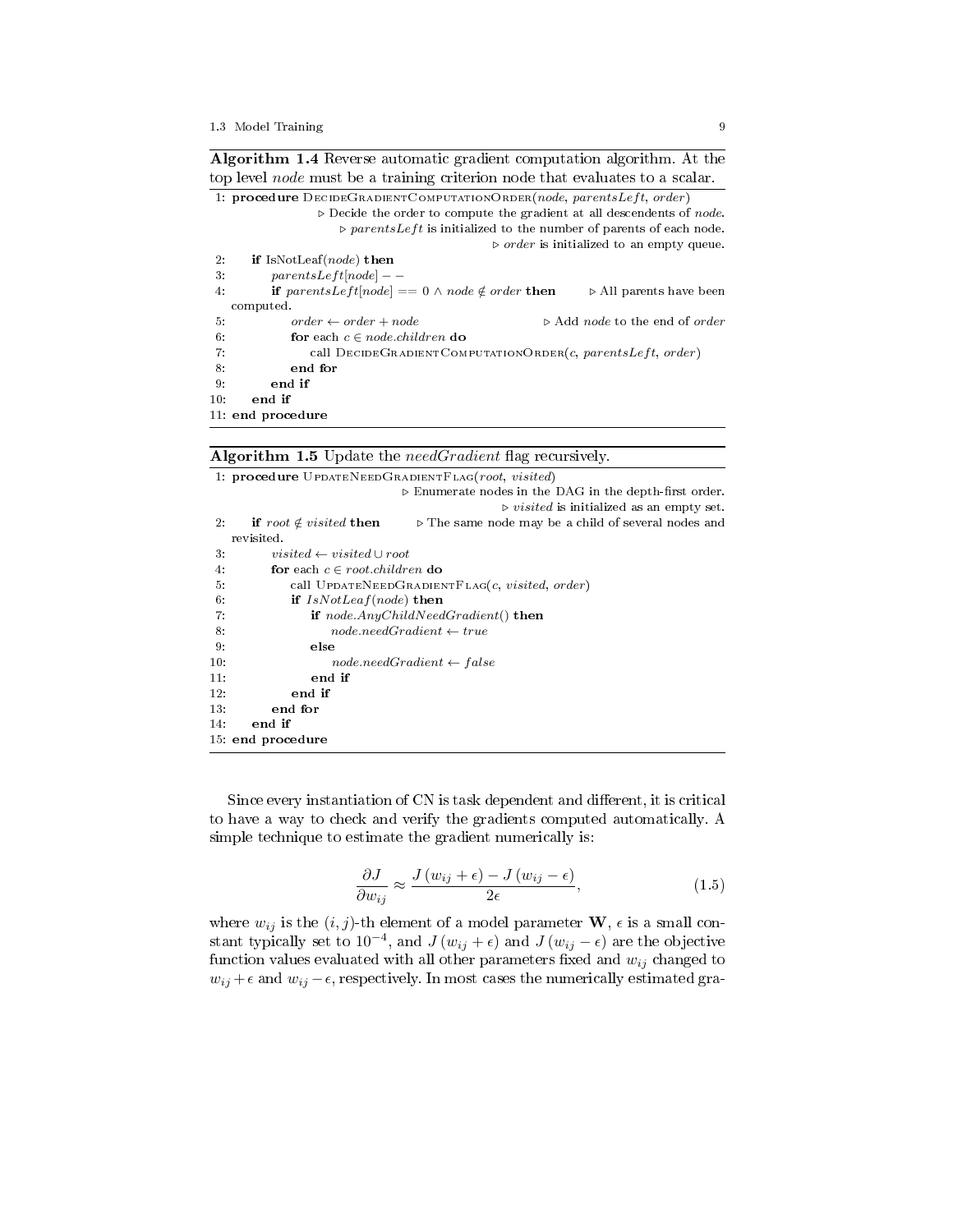dient and the gradient computed from the automatic gradient computation agree to at least 4 significant digits if double precision computation is used. Note that this technique works well with a large range of  $\epsilon$  values except extremely small values such as  $10^{-20}$  which would lead to numerical round-off errors.

### 1.4 Typical Computation Nodes

For the above forward computation and gradient calculation algorithms to work we have assumed that each type of computation node implements a function Evaluate to evaluate the value of the node given the values of its child nodes, and the function  $ComputePartialGradient (child)$  to compute the gradient of the training criterion with regard to the child node *child* given the node value  $V_n$  (for simplicity we will remove the subscript in the following discussion) and the gradient  $\nabla_n^J$  of the node n and values of all its child nodes.

In this section we introduce the most widely used computation node types and the related Evaluate and ComputePartialGradient(child) functions. In the following discussion we assume  $\lambda$  is a scalar, **X** and **Y** are matrices of the first and second operand, respectively,  $\mathbf d$  is a column vector that represents the diagonal of a square matrix,  $V$  is the value of current node,  $\nabla_n^J$  (or  $\nabla_{\bf V}^J),$  $\nabla^{J}_{\mathbf{X}},$  and  $\nabla^{J}_{\mathbf{Y}}$  are the gradient of the current node and child nodes (operands) **X** and **Y**, respectively,  $\bullet$  is the element-wise product,  $\oslash$  is the element-wise division, ○ is the inner product of vectors applied on matrices column-wise,  $\circledcirc$  is inner product applied to each row,  $\delta(.)$  is the Kronecker delta,  $\mathbf{1}_{m,n}$  is an  $m \times n$  matrix with all 1's,  $X^{\alpha}$  is element-wise power, and vec  $(X)$  is the vector formed by concatenating columns of X. We treat each minibatch of input as a matrix in which each column is a sample. In all the derivations of the gradients we use the identity

$$
\frac{\partial J}{\partial x_{ij}} = \sum_{m,n} \frac{\partial J}{\partial v_{mn}} \frac{\partial v_{mn}}{\partial x_{ij}},\tag{1.6}
$$

where  $v_{mn}$  is the  $(m, n)$ -th element of the matrix **V**, and  $x_{ij}$  is the  $(i, j)$ -th element of matrix X.

### 1.4.1 Computation Node Types with No Operand

The values of a computation node that has no operand are given instead of computed. As a result both  $Evaluate$  and  $ComputePartialGradient(child)$ functions for these computation node types are empty.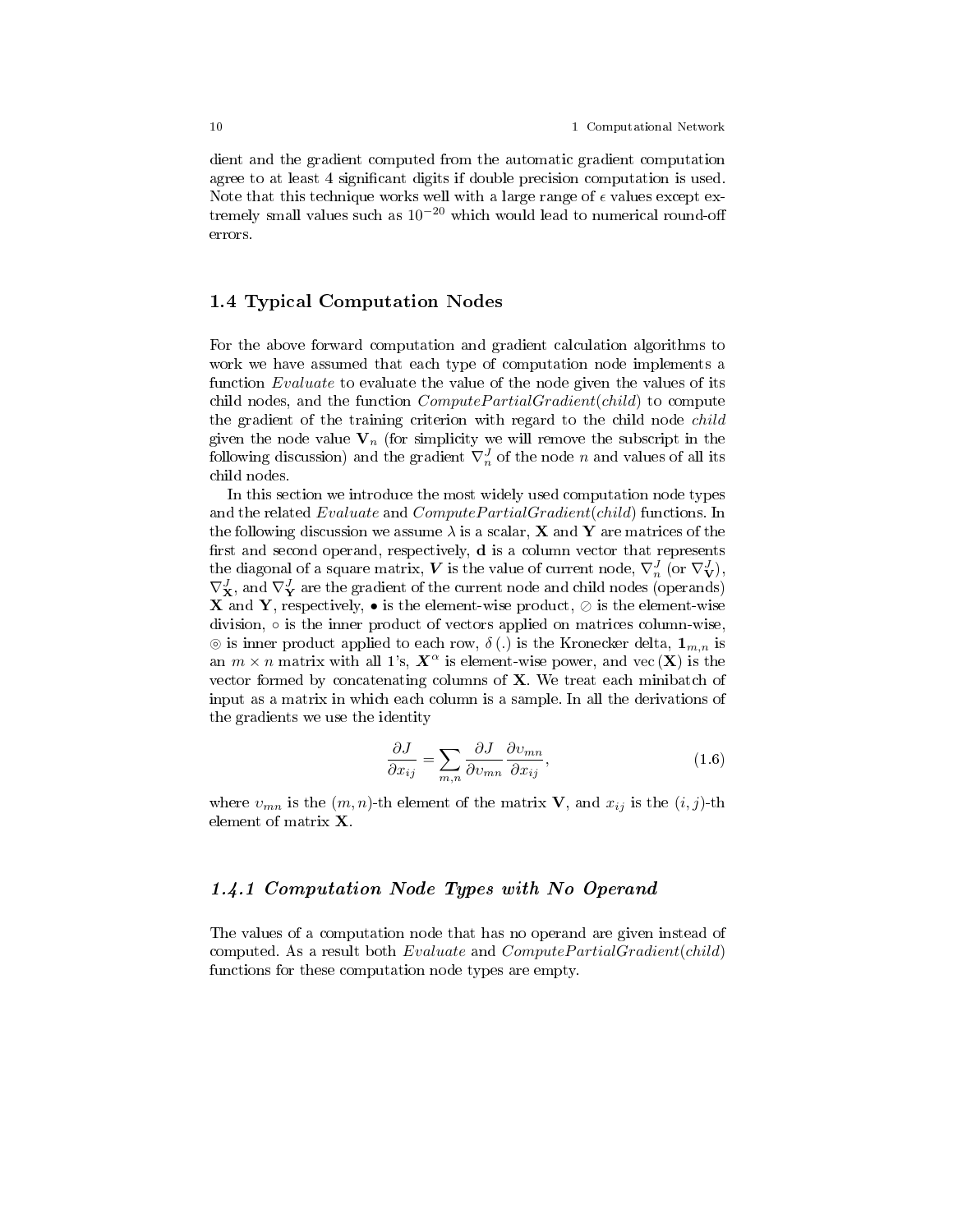- Parameter: used to represent model parameters that need to be saved as part of the model.
- Input Value: used to represent features, labels, or control parameters that are provided by users at run time.

## 1.4.2 Computation Node Types with One Operand

In these computation node types,  $Evaluate = V(X)$  and  $ComputePartialGradient(X) =$  $\nabla^J_{\mathbf{X}}$ 

• *Negate:* reverse the sign of each element in the operand  $X$ .

$$
\mathbf{V}(\mathbf{X}) \leftarrow -\mathbf{X} \tag{1.7}
$$
\n
$$
\nabla_{\mathbf{X}}^J \leftarrow \nabla_{\mathbf{X}}^J - \nabla_{\mathbf{n}}^J. \tag{1.8}
$$

The gradient can be derived by observing

$$
\frac{\partial v_{mn}}{\partial x_{ij}} = \begin{cases} -1 & m = i \wedge n = j \\ 0 & else \end{cases}
$$
 (1.9)

and

$$
\frac{\partial J}{\partial x_{ij}} = \sum_{m,n} \frac{\partial J}{\partial v_{mn}} \frac{\partial v_{mn}}{\partial x_{ij}} = -\frac{\partial J}{\partial v_{ij}}.
$$
 (1.10)

• Sigmoid: apply the sigmoid function element-wise to the operand  $X$ .

$$
\mathbf{V}\left(\mathbf{X}\right) \leftarrow \frac{1}{1 + e^{-\mathbf{X}}}\tag{1.11}
$$

$$
\nabla_{\mathbf{X}}^J \leftarrow \nabla_{\mathbf{X}}^J + \nabla_{\mathbf{n}}^J \bullet [\mathbf{V} \bullet (1 - \mathbf{V})]. \tag{1.12}
$$

The gradient can be derived by observing

$$
\frac{\partial v_{mn}}{\partial x_{ij}} = \begin{cases} v_{ij} (1 - v_{ij}) & m = i \wedge n = j \\ 0 & else \end{cases}
$$
(1.13)

and

$$
\frac{\partial J}{\partial x_{ij}} = \sum_{m,n} \frac{\partial J}{\partial v_{mn}} \frac{\partial v_{mn}}{\partial x_{ij}} = \frac{\partial J}{\partial v_{ij}} v_{ij} (1 - v_{ij}). \tag{1.14}
$$

• Tanh: apply the tanh function element-wise to the operand  $X$ .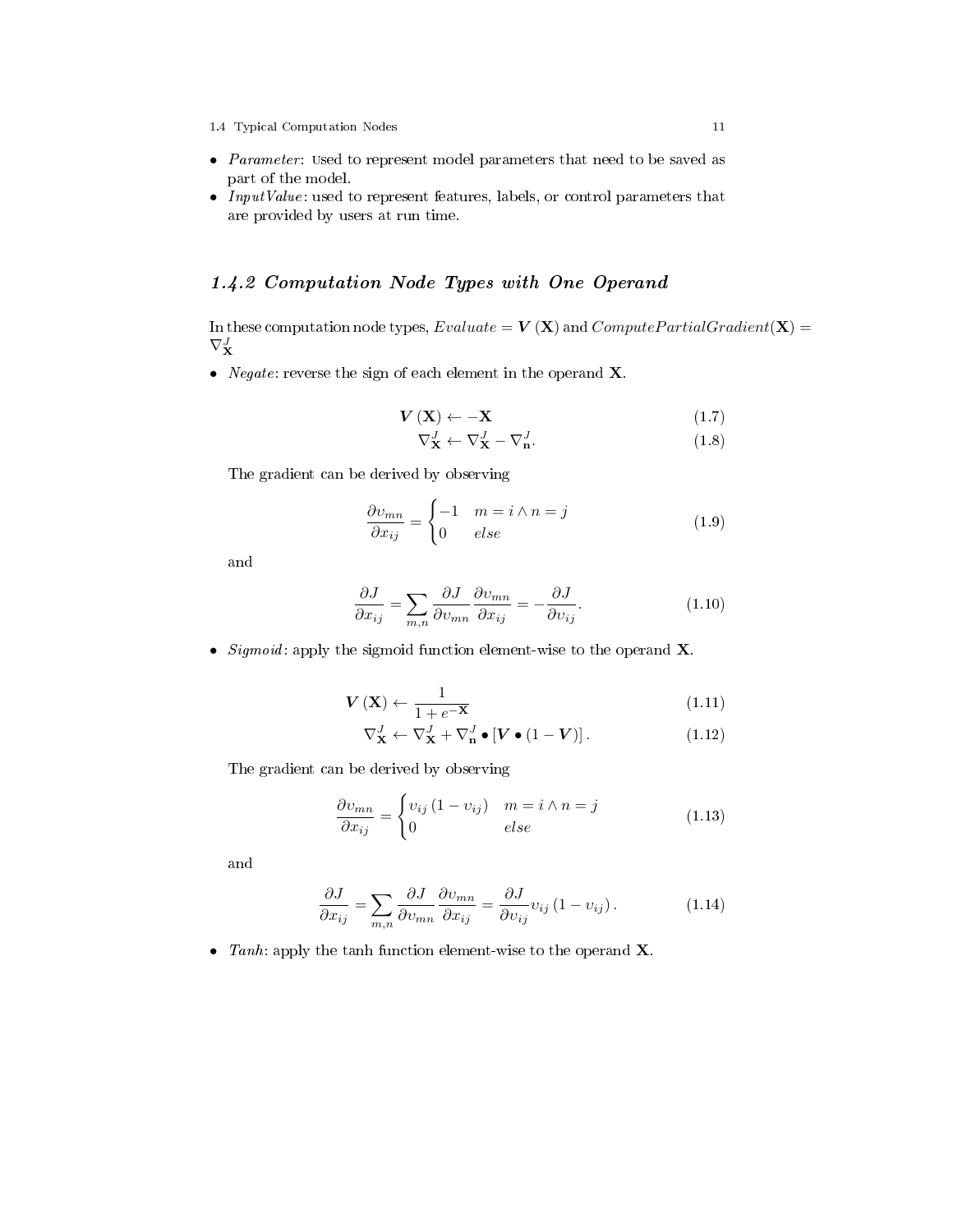$$
\mathbf{V}\left(\mathbf{X}\right) \leftarrow \frac{e^{\mathbf{X}} - e^{-\mathbf{X}}}{e^{\mathbf{X}} + e^{-\mathbf{X}}}
$$
\n(1.15)

$$
\nabla_{\mathbf{X}}^{J} \leftarrow \nabla_{\mathbf{X}}^{J} + \nabla_{\mathbf{n}}^{J} \bullet (1 - \boldsymbol{V} \bullet \boldsymbol{V}). \tag{1.16}
$$

The gradient can be derived by observing

$$
\frac{\partial v_{mn}}{\partial x_{ij}} = \begin{cases} 1 - v_{ij}^2 & m = i \wedge n = j \\ 0 & else \end{cases}
$$
 (1.17)

and

$$
\frac{\partial J}{\partial x_{ij}} = \sum_{m,n} \frac{\partial J}{\partial v_{mn}} \frac{\partial v_{mn}}{\partial x_{ij}} = \frac{\partial J}{\partial v_{ij}} \left( 1 - v_{ij}^2 \right)
$$
(1.18)

•  $ReLU:$  apply the rectified linear operation element-wise to the operand **X**.

$$
\mathbf{V}\left(\mathbf{X}\right) \leftarrow \max\left(0, \mathbf{X}\right) \tag{1.19}
$$

$$
\nabla_{\mathbf{X}}^{J} \leftarrow \nabla_{\mathbf{X}}^{J} + \nabla_{\mathbf{n}}^{J} \bullet \delta\left(\mathbf{X} > 0\right). \tag{1.20}
$$

The gradient can be derived by observing

$$
\frac{\partial v_{mn}}{\partial x_{ij}} = \begin{cases} \delta(x_{ij} > 0) & m = i \wedge n = j \\ 0 & else \end{cases}
$$
 (1.21)

we have

$$
\frac{\partial J}{\partial x_{ij}} = \sum_{m,n} \frac{\partial J}{\partial v_{mn}} \frac{\partial v_{mn}}{\partial x_{ij}} = \frac{\partial J}{\partial v_{ij}} \delta (x_{ij} > 0).
$$
 (1.22)

• Log: apply the log function element-wise to the operand  $X$ .

$$
\mathbf{V}\left(\mathbf{X}\right) \leftarrow \log\left(\mathbf{X}\right) \tag{1.23}
$$

$$
\nabla_{\mathbf{X}}^{J} \leftarrow \nabla_{\mathbf{X}}^{J} + \nabla_{\mathbf{n}}^{J} \bullet \frac{1}{\mathbf{X}}.
$$
\n(1.24)

The gradient can be derived by observing

$$
\frac{\partial v_{mn}}{\partial x_{ij}} = \begin{cases} \frac{1}{x_{ij}} & m = i \wedge n = j \\ 0 & else \end{cases}
$$
 (1.25)

and

$$
\frac{\partial J}{\partial x_{ij}} = \sum_{m,n} \frac{\partial J}{\partial v_{mn}} \frac{\partial v_{mn}}{\partial x_{ij}} = \frac{\partial J}{\partial v_{ij}} \frac{1}{x_{ij}}.
$$
 (1.26)

• Exp: apply the exponent function element-wise to the operand  $X$ .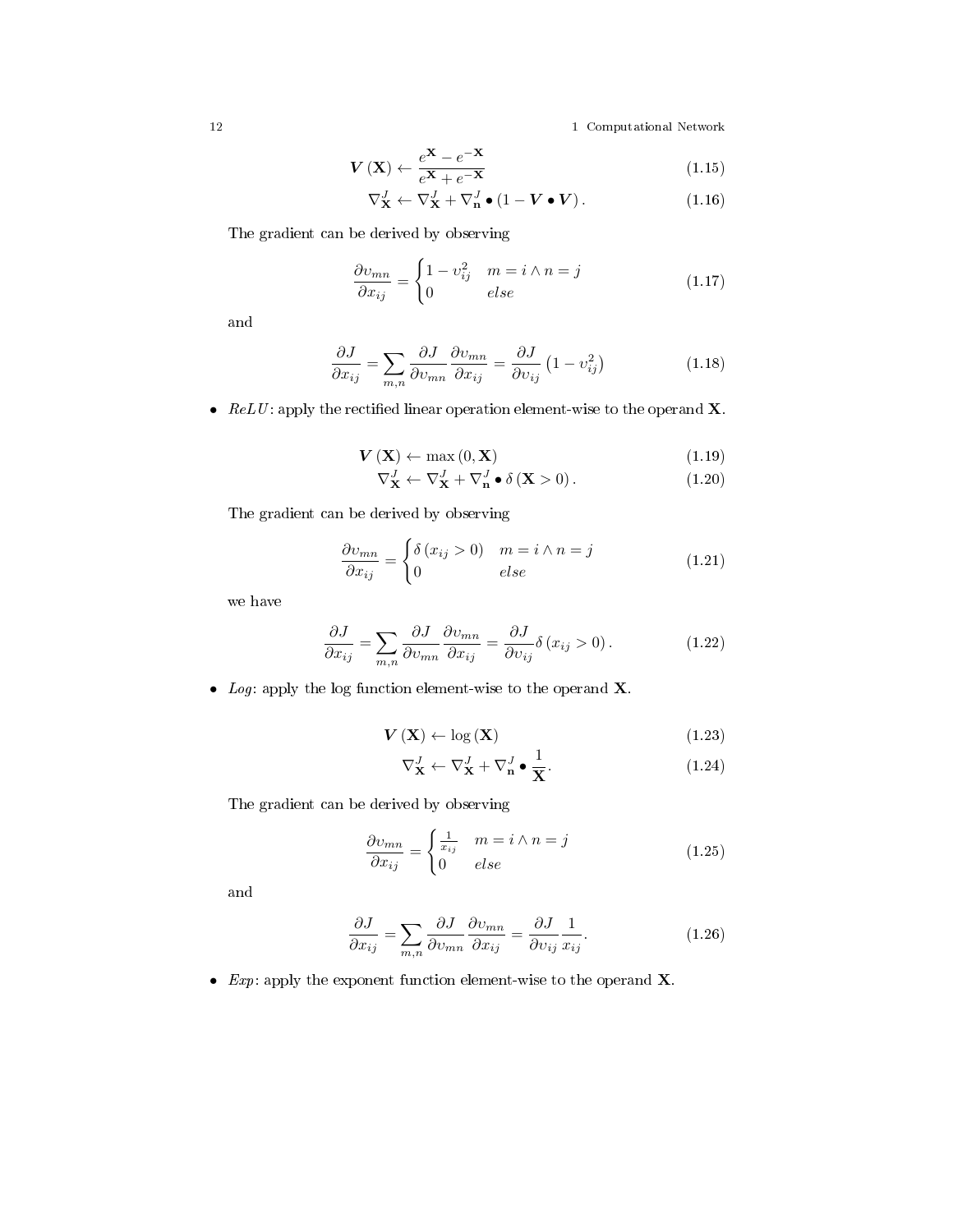1.4 Typical Computation Nodes 13

$$
\mathbf{V}\left(\mathbf{X}\right) \leftarrow \exp\left(\mathbf{X}\right) \tag{1.27}
$$

$$
\nabla_{\mathbf{X}}^J \leftarrow \nabla_{\mathbf{X}}^J + \nabla_{\mathbf{n}}^J \bullet \mathbf{V}.
$$
 (1.28)

The gradient can be derived by observing

$$
\frac{\partial v_{mn}}{\partial x_{ij}} = \begin{cases} v_{ij} & m = i \wedge n = j \\ 0 & else \end{cases}
$$
 (1.29)

we have

$$
\frac{\partial J}{\partial x_{ij}} = \sum_{m,n} \frac{\partial J}{\partial v_{mn}} \frac{\partial v_{mn}}{\partial x_{ij}} = \frac{\partial J}{\partial v_{ij}} v_{ij}.
$$
 (1.30)

• Softmax: apply the softmax function column-wise to the operand  $X$ . Each column is treated as a separate sample.

$$
m_j\left(\mathbf{X}\right) \leftarrow \max_i x_{ij} \tag{1.31}
$$

$$
e_{ij}(\mathbf{X}) \leftarrow e^{x_{ij-m_j}(\mathbf{X})} \tag{1.32}
$$

$$
s_j\left(\mathbf{X}\right) \leftarrow \sum_i e_{ij}\left(\mathbf{X}\right) \tag{1.33}
$$

$$
v_{ij}(\mathbf{X}) \leftarrow \frac{e_{ij}(\mathbf{X})}{s_j(\mathbf{X})}
$$
\n(1.34)

$$
\nabla_{\mathbf{X}}^J \leftarrow \nabla_{\mathbf{X}}^J + \left[ \nabla_{\mathbf{n}}^J - \nabla_{\mathbf{n}}^J \circ \mathbf{V} \right] \bullet \mathbf{V}.
$$
 (1.35)

The gradient can be derived by observing

$$
\frac{\partial v_{mn}}{\partial x_{ij}} = \begin{cases} v_{ij} (1 - v_{ij}) & m = i \wedge n = j \\ -v_{mj} v_{ij} & n = j \\ 0 & else \end{cases}
$$
(1.36)

we have

$$
\frac{\partial J}{\partial x_{ij}} = \sum_{m,n} \frac{\partial J}{\partial v_{mn}} \frac{\partial v_{mn}}{\partial x_{ij}} = \left( \frac{\partial J}{\partial v_{ij}} - \sum_m \frac{\partial J}{\partial v_{mj}} v_{mj} \right) v_{ij}.
$$
 (1.37)

• SumElements: sum over all elements in the operand  $X$ .

$$
\boldsymbol{v}\left(\mathbf{X}\right) \leftarrow \sum_{i,j} x_{ij} \tag{1.38}
$$

$$
\nabla_{\mathbf{X}}^J \leftarrow \nabla_{\mathbf{X}}^J + \nabla_{\mathbf{n}}^J. \tag{1.39}
$$

The gradient can be derived by noting that  $v$  and  $\nabla^J_{\mathbf{n}}$  are scalars,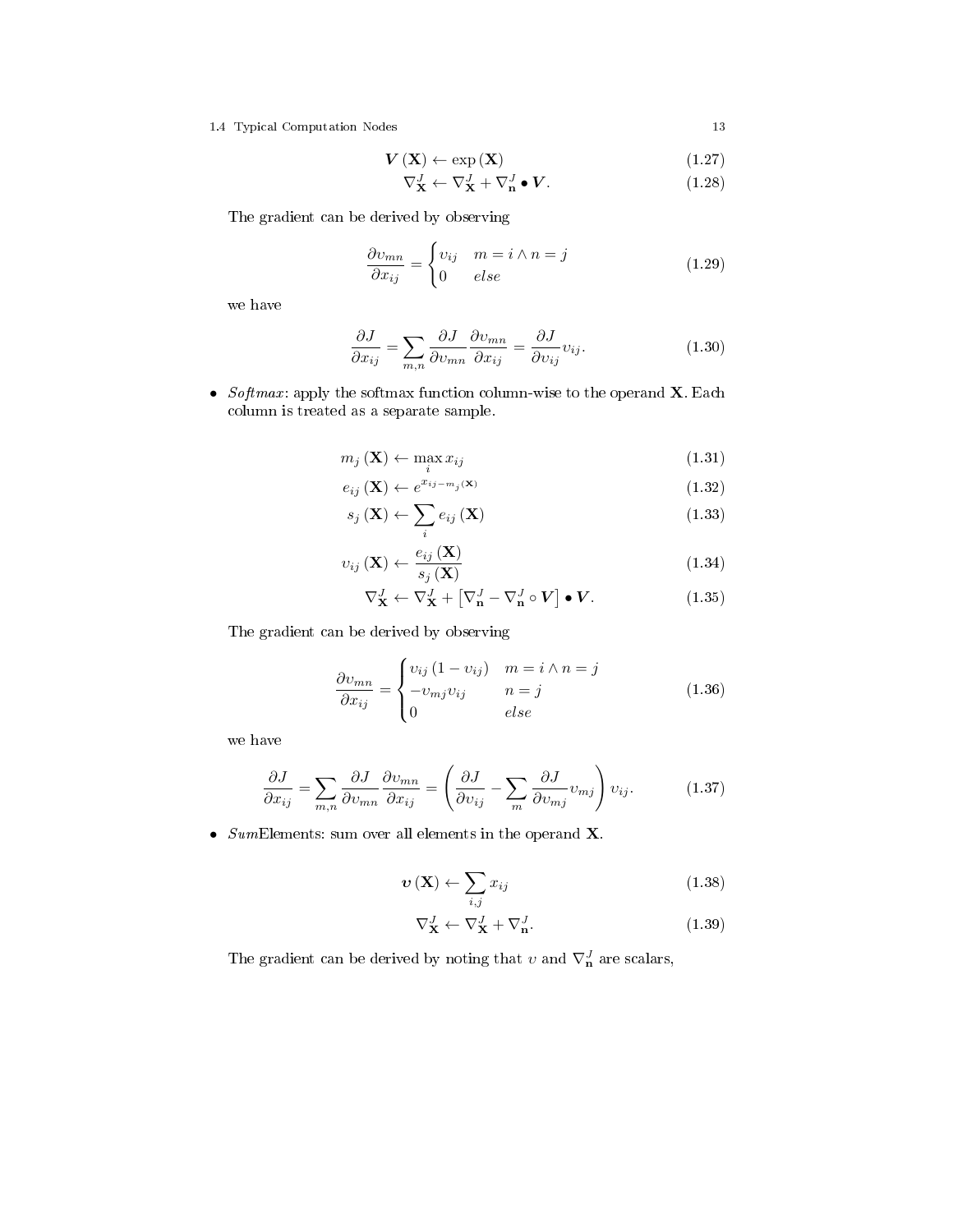$$
\frac{\partial v}{\partial x_{ij}} = 1\tag{1.40}
$$

and

$$
\frac{\partial J}{\partial x_{ij}} = \frac{\partial J}{\partial v} \frac{\partial v}{\partial x_{ij}} = \frac{\partial J}{\partial v}.
$$
 (1.41)

• *L1Norm*: take the matrix  $L_1$  norm of the operand X.

$$
\boldsymbol{v}\left(\mathbf{X}\right) \leftarrow \sum_{i,j} |x_{ij}| \tag{1.42}
$$

$$
\nabla_{\mathbf{X}}^{J} \leftarrow \nabla_{\mathbf{X}}^{J} + \nabla_{\mathbf{n}}^{J} \text{sgn}(\mathbf{X}). \tag{1.43}
$$

The gradient can be derived by noting that  $v$  and  $\nabla_{\mathbf{n}}^J$  are scalars,

$$
\frac{\partial v}{\partial x_{ij}} = \text{sgn}(x_{ij})\tag{1.44}
$$

and

$$
\frac{\partial J}{\partial x_{ij}} = \frac{\partial J}{\partial v} \frac{\partial v}{\partial x_{ij}} = \frac{\partial J}{\partial v} \text{sgn}(x_{ij}).
$$
\n(1.45)

• L2Norm: take the matrix  $L_2$  norm (Frobenius norm)<br>of the operand  $\mathbf X$ .

$$
\boldsymbol{v}\left(\mathbf{X}\right) \leftarrow \sqrt{\sum_{i,j} \left(x_{ij}\right)^2} \tag{1.46}
$$

$$
\nabla_{\mathbf{X}}^J \leftarrow \nabla_{\mathbf{X}}^J + \frac{1}{v} \nabla_{\mathbf{n}}^J \mathbf{X}.
$$
\n(1.47)

The gradient can be derived by noting that  $v$  and  $\nabla_{\mathbf{n}}^J$  are scalars,

$$
\frac{\partial v}{\partial x_{ij}} = \frac{x_{ij}}{v} \tag{1.48}
$$

and

$$
\frac{\partial J}{\partial x_{ij}} = \frac{\partial J}{\partial v} \frac{\partial v}{\partial x_{ij}} = \frac{1}{v} \frac{\partial J}{\partial v} x_{ij}.
$$
 (1.49)

## 1.4.3 Computation Node Types with Two Operands

In these computation node types,  $Evaluate = V(a, Y)$ , where a can be **X**,  $\lambda$  or **d**, and *ComputePartialGradient*(**b**) =  $\nabla_{\mathbf{b}}^J$  where **b** can be **X**, **Y** or **d**.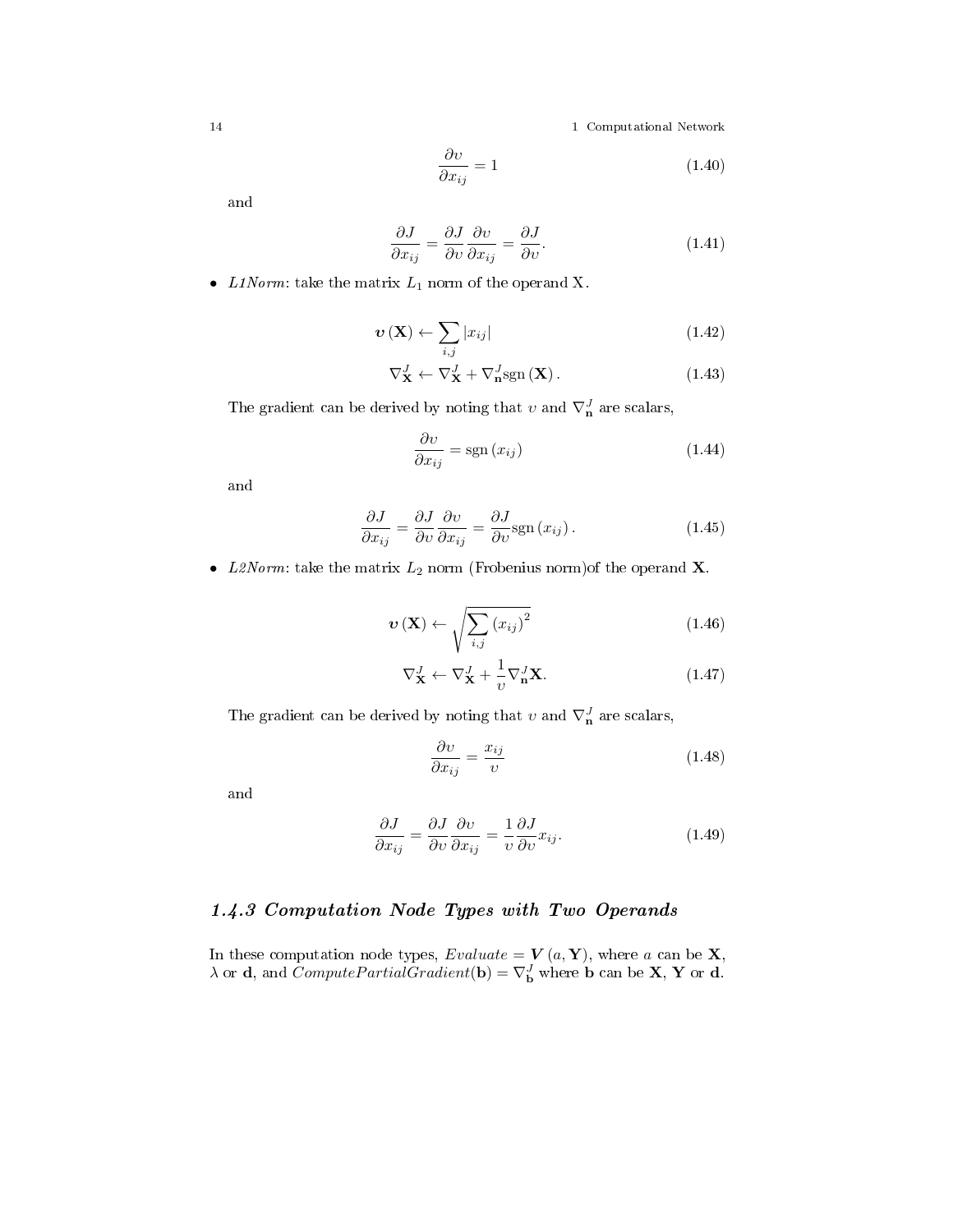- 1.4 Typical Computation Nodes 15
- *Scale*: scale each element of **Y** by  $\lambda$ .

$$
\mathbf{V}\left(\lambda,\mathbf{Y}\right)\leftarrow\lambda\mathbf{Y}\tag{1.50}
$$

$$
\nabla_{\lambda}^{J} \leftarrow \nabla_{\lambda}^{J} + \text{vec}\left(\nabla_{\mathbf{n}}^{J}\right) \circ \text{vec}\left(\mathbf{Y}\right) \tag{1.51}
$$

$$
\nabla_{\mathbf{Y}}^J \leftarrow \nabla_{\mathbf{Y}}^J + \lambda \nabla_{\mathbf{n}}^J. \tag{1.52}
$$

The gradient  $\nabla^J_\lambda$  can be derived by observing

$$
\frac{\partial v_{mn}}{\partial \lambda} = y_{mn} \tag{1.53}
$$

and

$$
\frac{\partial J}{\partial \lambda} = \sum_{m,n} \frac{\partial J}{\partial v_{mn}} \frac{\partial v_{mn}}{\partial \lambda} = \sum_{m,n} \frac{\partial J}{\partial v_{mn}} y_{mn}.
$$
 (1.54)

Similarly to derive the gradient  $\nabla^J_{\mathbf{y}}$ , we note that

$$
\frac{\partial v_{mn}}{\partial y_{ij}} = \begin{cases} \lambda & m = i \wedge n = j \\ 0 & else \end{cases}
$$
 (1.55)

and get

$$
\frac{\partial J}{\partial y_{ij}} = \sum_{m,n} \frac{\partial J}{\partial v_{mn}} \frac{\partial v_{mn}}{\partial y_{ij}} = \lambda \frac{\partial J}{\partial v_{ij}}
$$
(1.56)

• Times: matrix product of operands X and Y. Must satisfy  $X \text{.} \text{cols}$  = Y.rows.

$$
\mathbf{V}\left(\mathbf{X}, \mathbf{Y}\right) \leftarrow \mathbf{X}\mathbf{Y} \tag{1.57}
$$

$$
\nabla_{\mathbf{X}}^J \leftarrow \nabla_{\mathbf{X}}^J + \nabla_{\mathbf{n}}^J \mathbf{Y}^T
$$
\n(1.58)

$$
\nabla_{\mathbf{Y}}^J \leftarrow \nabla_{\mathbf{Y}}^J + \mathbf{X}^T \nabla_{\mathbf{n}}^J. \tag{1.59}
$$

The gradient  $\nabla^J_{\mathbf{X}}$  can be derived by observing

$$
\frac{\partial v_{mn}}{\partial x_{ij}} = \begin{cases} y_{jn} & m = i \\ 0 & else \end{cases} \tag{1.60}
$$

and

$$
\frac{\partial J}{\partial x_{ij}} = \sum_{m,n} \frac{\partial J}{\partial v_{mn}} \frac{\partial v_{mn}}{\partial x_{ij}} = \sum_{n} \frac{\partial J}{\partial v_{in}} y_{jn}.
$$
 (1.61)

Similarly to derive the gradient  $\nabla^J_{\mathbf{Y}}$ , we note that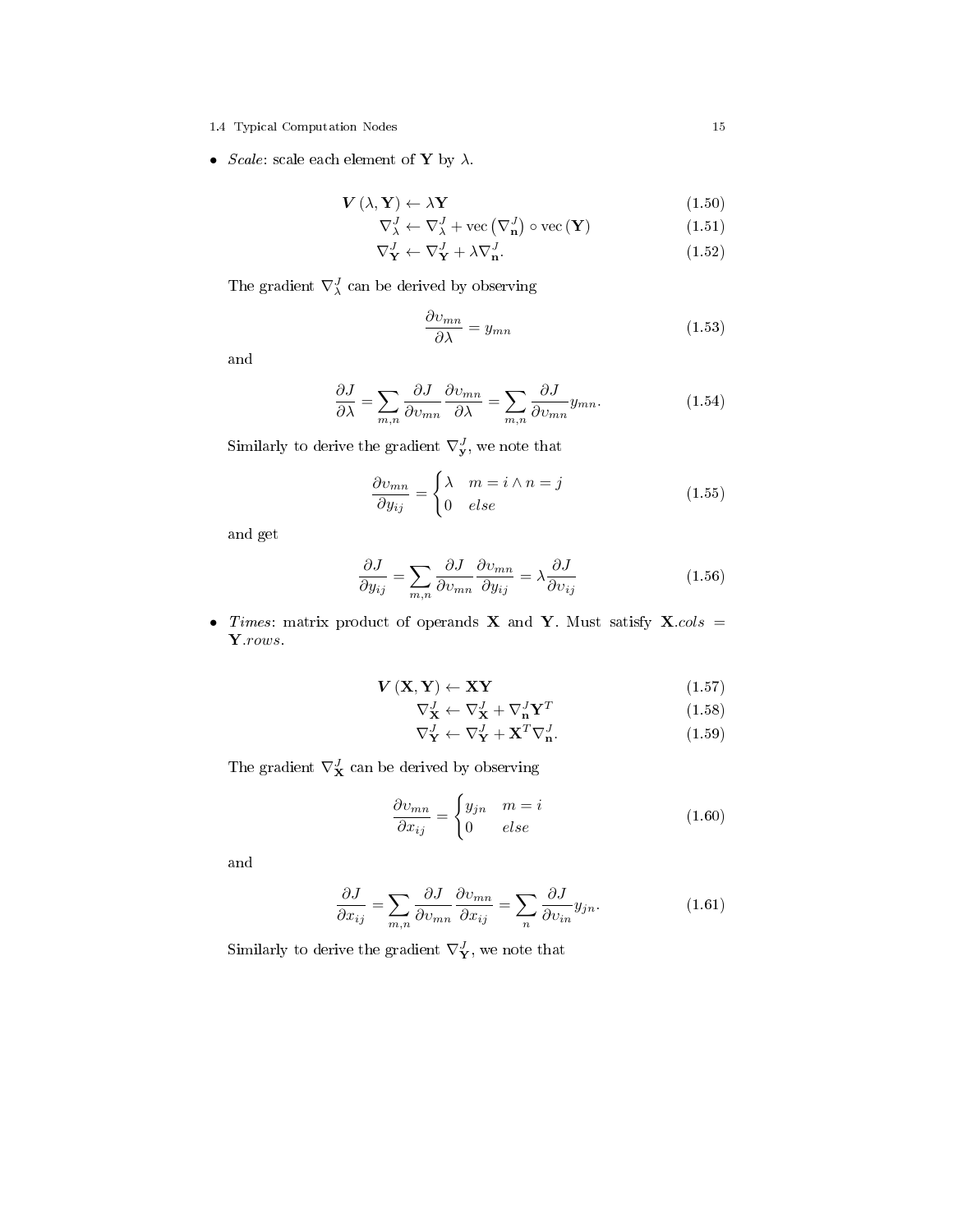$$
\frac{\partial v_{mn}}{\partial y_{ij}} = \begin{cases} x_{mi} & n = j \\ 0 & else \end{cases}
$$
 (1.62)

and get

$$
\frac{\partial J}{\partial y_{ij}} = \sum_{m,n} \frac{\partial J}{\partial v_{mn}} \frac{\partial v_{mn}}{\partial y_{ij}} = \sum_{m} \frac{\partial J}{\partial v_{mj}} x_{mi}
$$
(1.63)

• Element Times: element-wise product of two matrices. Must satisfy  $\mathbf{X}$ .rows = Y.rows and  $X. \ncols = Y. \ncols$ .

$$
v_{ij}(\mathbf{X}, \mathbf{Y}) \leftarrow x_{ij} y_{ij} \tag{1.64}
$$

$$
\nabla_{\mathbf{X}}^J \leftarrow \nabla_{\mathbf{X}}^J + \nabla_{\mathbf{n}}^J \bullet \mathbf{Y}
$$
\n(1.65)

$$
\nabla_{\mathbf{Y}}^J \leftarrow \nabla_{\mathbf{Y}}^J + \nabla_{\mathbf{n}}^J \bullet \mathbf{X}.
$$
 (1.66)

The gradient  $\nabla^J_{\mathbf{X}}$  can be derived by observing

$$
\frac{\partial v_{mn}}{\partial x_{ij}} = \begin{cases} y_{ij} & m = i \wedge n = j \\ 0 & else \end{cases}
$$
 (1.67)

and

$$
\frac{\partial J}{\partial x_{ij}} = \sum_{m,n} \frac{\partial J}{\partial v_{mn}} \frac{\partial v_{mn}}{\partial y_{ij}} = \frac{\partial J}{\partial v_{ij}} y_{ij}.
$$
 (1.68)

The gradient  $\nabla^J_{\mathbf{Y}}$  can be derived exactly the same way due to symmetry.

• Plus: sum of two matrices **X** and **Y**. Must satisfy  $X$ *rows* = **Y***rows*. If  $\mathbf{X}.\textit{cols} \neq \mathbf{Y}.\textit{cols}$  but one of them is a multiple of the other, the smaller matrix needs to be expanded by repeating itself.

$$
\mathbf{V}(\mathbf{X}, \mathbf{Y}) \leftarrow \mathbf{X} + \mathbf{Y}
$$
\n
$$
\nabla_{\mathbf{X}}^{J} \leftarrow \begin{cases}\n\nabla_{\mathbf{X}}^{J} + \nabla_{\mathbf{n}}^{J} & \mathbf{X}.\text{rows} = \mathbf{V}.\text{rows} \land \mathbf{X}.\text{cols} = \mathbf{V}.\text{cols} \\
\nabla_{\mathbf{X}}^{J} + \mathbf{1}_{I, \mathbf{V}.\text{rows}} \nabla_{\mathbf{n}}^{J} & \mathbf{X}.\text{rows} = 1 \land \mathbf{X}.\text{cols} = \mathbf{V}.\text{cols} \\
\nabla_{\mathbf{X}}^{J} + \nabla_{\mathbf{n}}^{J} \mathbf{1}_{\mathbf{V}.\text{cols},1} & \mathbf{X}.\text{rows} = \mathbf{V}.\text{rows} \land \mathbf{X}.\text{cols} = 1 \\
\nabla_{\mathbf{X}}^{J} + \mathbf{1}_{I, \mathbf{V}.\text{rows}} \nabla_{\mathbf{n}}^{J} \mathbf{1}_{v.\text{cols},1} & \mathbf{X}.\text{rows} = 1 \land \mathbf{X}.\text{cols} = 1 \\
\nabla_{\mathbf{Y}}^{J} + \nabla_{\mathbf{n}}^{J} & \mathbf{Y}.\text{rows} = \mathbf{V}.\text{rows} \land \mathbf{Y}.\text{cols} = \mathbf{V}.\text{cols} \\
\nabla_{\mathbf{Y}}^{J} \leftarrow \begin{cases}\n\nabla_{\mathbf{Y}}^{J} + \nabla_{\mathbf{n}}^{J} & \mathbf{Y}.\text{rows} = 1 \land \mathbf{Y}.\text{cols} = \mathbf{V}.\text{cols} \\
\nabla_{\mathbf{Y}}^{J} + \mathbf{1}_{I, \mathbf{V}.\text{rows}} \nabla_{\mathbf{n}}^{J} & \mathbf{Y}.\text{rows} = 1 \land \mathbf{Y}.\text{cols} = \mathbf{V}.\text{cols} \\
\nabla_{\mathbf{Y}}^{J} + \nabla_{\mathbf{n}}^{J} \mathbf{1}_{\mathbf{V}.\text{cols},1} & \mathbf{Y}.\text{rows} = \mathbf{V}.\text{rows} \land \mathbf{Y}.\text{cols
$$

The gradient  $\nabla^{J}_{\mathbf{X}}$  can be derived by observing that when  $\mathbf{X}$  has the same dimension as  $V$ , we have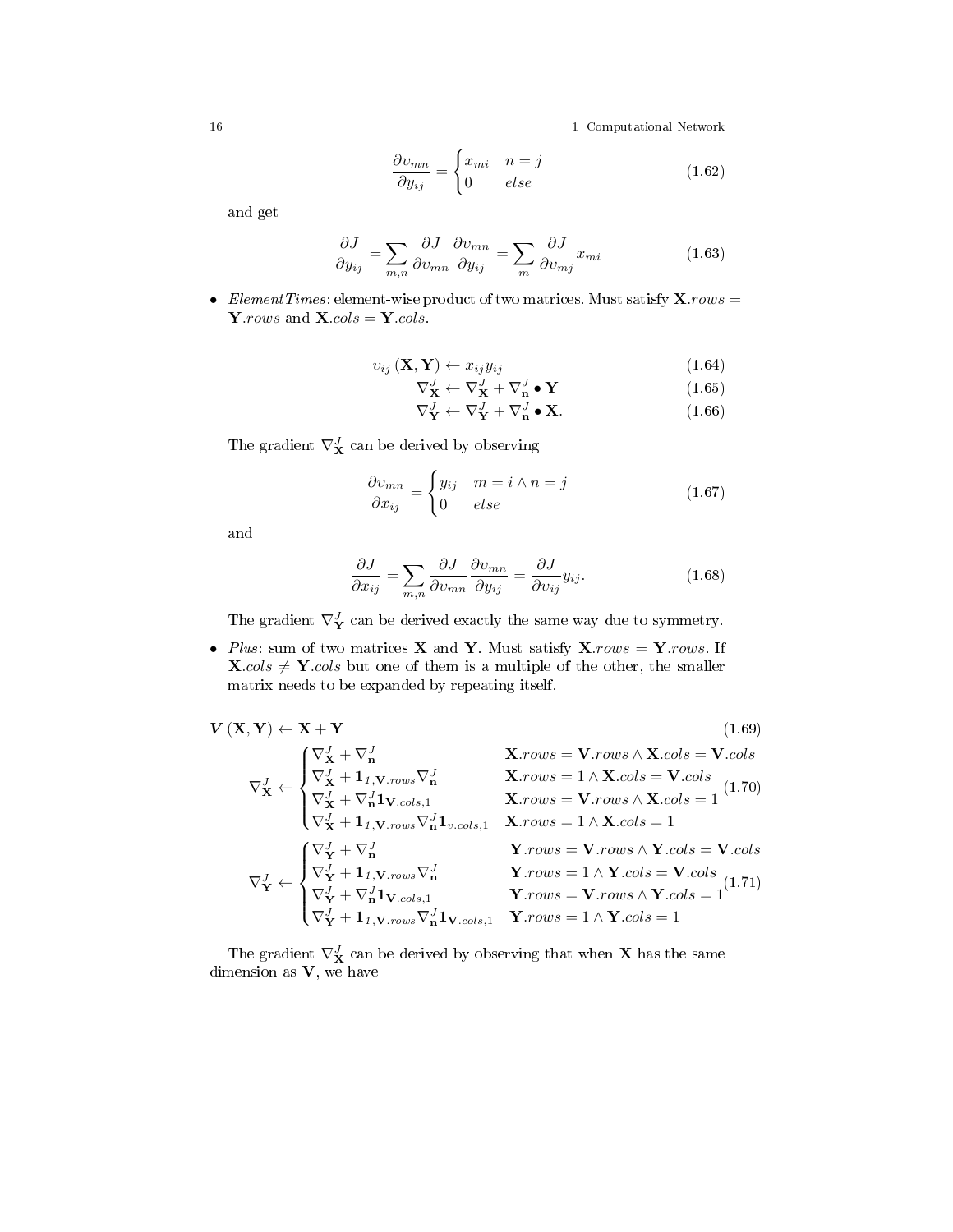1.4 Typical Computation Nodes 17

$$
\frac{\partial v_{mn}}{\partial x_{ij}} = \begin{cases} 1 & m = i \wedge n = j \\ 0 & else \end{cases}
$$
 (1.72)

and

$$
\frac{\partial J}{\partial x_{ij}} = \sum_{m,n} \frac{\partial J}{\partial v_{mn}} \frac{\partial v_{mn}}{\partial x_{ij}} = \frac{\partial J}{\partial v_{ij}} \tag{1.73}
$$

If  $\mathbf{X}$ *.rows* = 1 ∧  $\mathbf{X}$ *.cols* =  $\mathbf{V}$ *.cols* we have

$$
\frac{\partial v_{mn}}{\partial x_{ij}} = \begin{cases} 1 & n = j \\ 0 & else \end{cases}
$$
 (1.74)

and

$$
\frac{\partial J}{\partial x_{ij}} = \sum_{m,n} \frac{\partial J}{\partial v_{mn}} \frac{\partial v_{mn}}{\partial x_{ij}} = \sum_m \frac{\partial J}{\partial v_{mj}} \tag{1.75}
$$

We can derive  $\nabla_{\mathbf{X}}^J$  and  $\nabla_{\mathbf{Y}}^J$  under other conditions similarly.

• Minus: difference of two matrices  $X$  and  $Y$ . Must satisfy  $X$ . rows = Y.rows. If  $X \text{.} \text{cols} \neq Y \text{.} \text{cols}$  but one of them is a multiple of the other, the smaller matrix needs to be expanded by repeating itself.

$$
\mathbf{V}\left(\mathbf{X},\mathbf{Y}\right)\leftarrow\mathbf{X}-\mathbf{Y}\tag{1.76}
$$

$$
\nabla_{\mathbf{X}}^{J} \leftarrow \begin{cases}\n\nabla_{\mathbf{X}}^{J} + \nabla_{\mathbf{n}}^{J} & \mathbf{X}.\text{rows} = \mathbf{V}.\text{rows} \land \mathbf{X}.\text{cols} = \mathbf{V}.\text{cols} \\
\nabla_{\mathbf{X}}^{J} + \mathbf{1}_{I, \mathbf{V}.\text{rows}} \nabla_{\mathbf{n}}^{J} & \mathbf{X}.\text{rows} = 1 \land \mathbf{X}.\text{cols} = \mathbf{V}.\text{cols} \\
\nabla_{\mathbf{X}}^{J} + \nabla_{\mathbf{n}}^{J} \mathbf{1}_{\mathbf{V}.\text{cols}, 1} & \mathbf{X}.\text{rows} = \mathbf{V}.\text{rows} \land \mathbf{X}.\text{cols} = 1 \\
\nabla_{\mathbf{X}}^{J} + \mathbf{1}_{I, \mathbf{V}.\text{rows}} \nabla_{\mathbf{n}}^{J} \mathbf{1}_{v.\text{cols}, 1} & \mathbf{X}.\text{rows} = 1 \land \mathbf{X}.\text{cols} = 1 \\
\mathbf{X}.\text{rows} = 1 \land \mathbf{X}.\text{cols} = 1 \\
\nabla_{\mathbf{Y}}^{J} \leftarrow \begin{cases}\n\nabla_{\mathbf{Y}}^{J} - \nabla_{\mathbf{n}}^{J} & \mathbf{Y}.\text{rows} = \mathbf{V}.\text{rows} \land \mathbf{Y}.\text{cols} = \mathbf{V}.\text{cols} \\
\nabla_{\mathbf{Y}}^{J} - \mathbf{1}_{I, \mathbf{V}.\text{rows}} \nabla_{\mathbf{n}}^{J} & \mathbf{Y}.\text{rows} = 1 \land \mathbf{Y}.\text{cols} = \mathbf{V}.\text{cols} \\
\nabla_{\mathbf{Y}}^{J} - \nabla_{\mathbf{n}}^{J} \mathbf{1}_{\mathbf{V}.\text{cols}, 1} & \mathbf{Y}.\text{rows} = \mathbf{V}.\text{rows} \land \mathbf{Y}.\text{cols} = 1 \\
\nabla_{\mathbf{Y}}^{J} - \mathbf{1}_{I, \mathbf{V}.\text{rows}} \nabla_{\mathbf{n}}^{J} \mathbf{1}_{\mathbf{V}.\text{cols}, 1} & \mathbf{Y}.\text{rows} = 1 \land \mathbf
$$

The derivation of the gradients is similar to that for the *Plus* node.

• *DiagTimes*: the product of a diagonal matrix (whose diagonal equals to d) and an arbitrary matrix Y. Must satisfy  $d$ .rows = Y.rows.

$$
v_{ij}(\mathbf{d}, \mathbf{Y}) \leftarrow d_i y_{ij} \tag{1.79}
$$

$$
\nabla_{\mathbf{d}}^J \leftarrow \nabla_{\mathbf{d}}^J + \nabla_{\mathbf{n}}^J \odot \mathbf{Y}
$$
 (1.80)

$$
\nabla_{\mathbf{Y}}^{J} \leftarrow \nabla_{\mathbf{Y}}^{J} + \text{DiagTimes}\left(\mathbf{d}, \nabla_{\mathbf{n}}^{J}\right). \tag{1.81}
$$

The gradient  $\nabla^J_{\mathbf{d}}$  can be derived by observing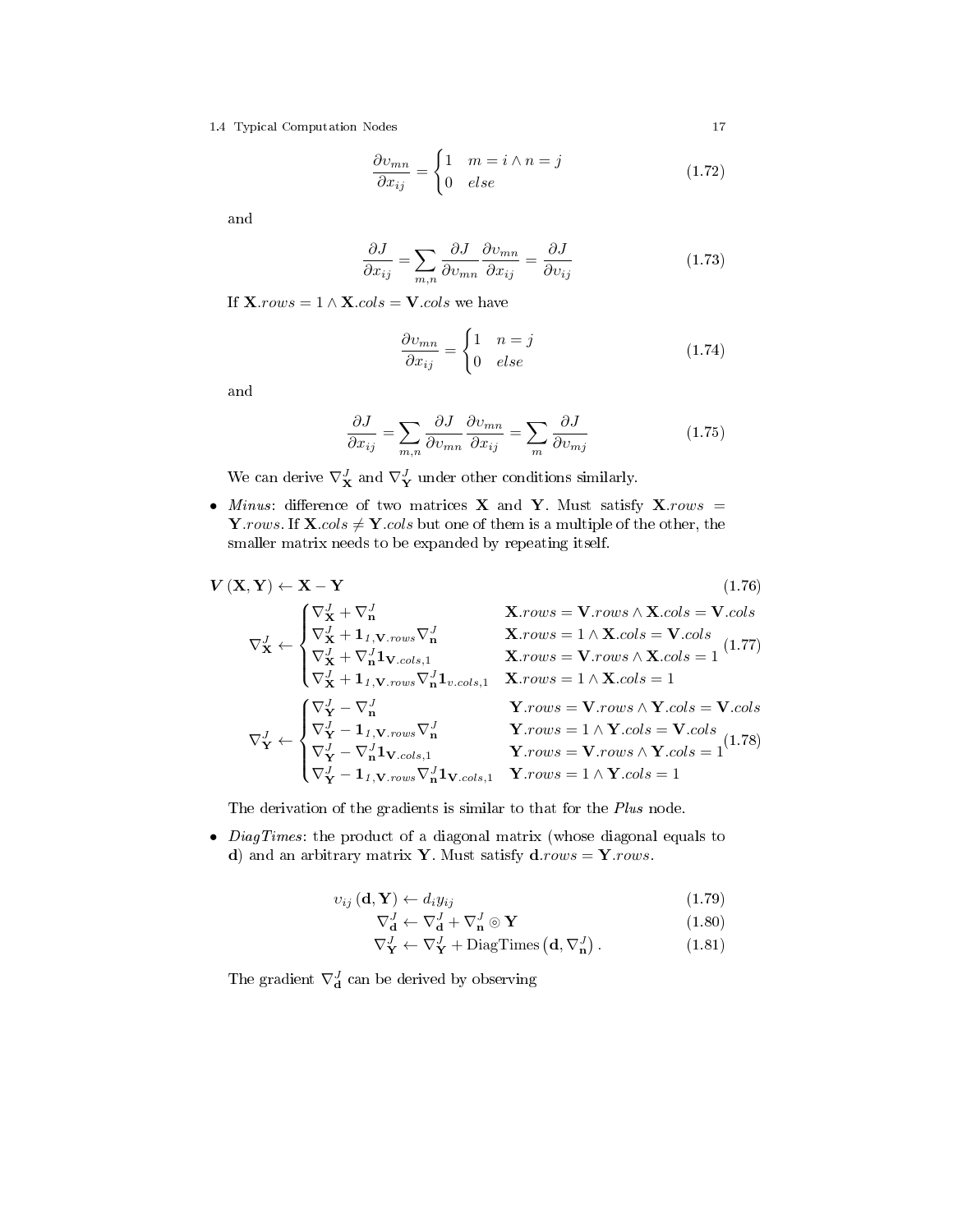$$
\frac{\partial v_{mn}}{\partial d_i} = \begin{cases} y_{in} & m = i \\ 0 & else \end{cases}
$$
 (1.82)

and

$$
\frac{\partial J}{\partial d_i} = \sum_{m,n} \frac{\partial J}{\partial v_{mn}} \frac{\partial v_{mn}}{\partial d_i} = \sum_n \frac{\partial J}{\partial v_{in}} y_{in}
$$
(1.83)

Similarly to derive the gradient  $\nabla^J_{\mathbf{Y}}$  we note that

$$
\frac{\partial v_{mn}}{\partial y_{ij}} = \begin{cases} d_i & m = i \wedge n = j \\ 0 & else \end{cases}
$$
 (1.84)

and get

$$
\frac{\partial J}{\partial y_{ij}} = \sum_{m,n} \frac{\partial J}{\partial v_{mn}} \frac{\partial v_{mn}}{\partial y_{ij}} = \frac{\partial J}{\partial v_{ij}} d_i
$$
 (1.85)

• *Dropout*: randomly set  $\lambda$  percentage of values of Y to be zero and scale the rest so that the expectation of the sum is not changed:

$$
m_{ij}(\lambda) \leftarrow \begin{cases} 0 & \text{rand}(0,1) \le \lambda \\ \frac{1}{1-\lambda} & \text{else} \end{cases}
$$
 (1.86)

$$
v_{ij} (\lambda, \mathbf{Y}) \leftarrow m_{ij} y_{ij}
$$
\n
$$
(1.87)
$$

$$
\nabla_{\mathbf{Y}}^{J} \leftarrow \nabla_{\mathbf{Y}}^{J} + \begin{cases} \nabla_{\mathbf{n}}^{J} & \lambda = 0\\ \nabla_{\mathbf{n}}^{J} \bullet \mathbf{M} & else \end{cases}
$$
 (1.88)

Note that  $\lambda$  is a given value instead of part of the model. We only need to get the gradient with regard to Y. If  $\lambda = 0$  then  $V = X$  which is a trivial case. Otherwise it's equivalent to the *ElementTimes* node with a randomly set mask M.

• KhatriRaoProduct: column-wise cross product of two matrices **X** and **Y**. Must satisfy  $\mathbf{X}.\textit{cols} = \mathbf{Y}.\textit{cols}$ . Useful for constructing tensor networks.

$$
\boldsymbol{v}_{.j}(\mathbf{X}, \mathbf{Y}) \leftarrow \mathbf{x}_{.j} \otimes \mathbf{y}_{.j} \tag{1.89}
$$

$$
\left[\nabla_{\mathbf{X}}^{J}\right]_{.j} \leftarrow \left[\nabla_{\mathbf{X}}^{J}\right]_{.j} + \left[\left[\nabla_{\mathbf{n}}^{J}\right]_{.j}\right]_{\mathbf{X}.\text{rows},\mathbf{Y}.\text{rows}} \mathbf{Y} \tag{1.90}
$$

$$
\left[\nabla_{\mathbf{Y}}^{J}\right]_{.j} \leftarrow \left[\nabla_{\mathbf{Y}}^{J}\right]_{.j} + \left[\left[\left[\nabla_{\mathbf{n}}^{J}\right]_{.j}\right]_{\mathbf{X}, rows, \mathbf{Y}, rows}\right]^{T} \mathbf{X},\tag{1.91}
$$

where  $\left[\mathbf{X}\right]_{m,n}$  reshapes  $\mathbf{X}$  to become an  $m \times n$  matrix. The gradient  $\nabla_{\mathbf{X}}^J$ can be derived by observing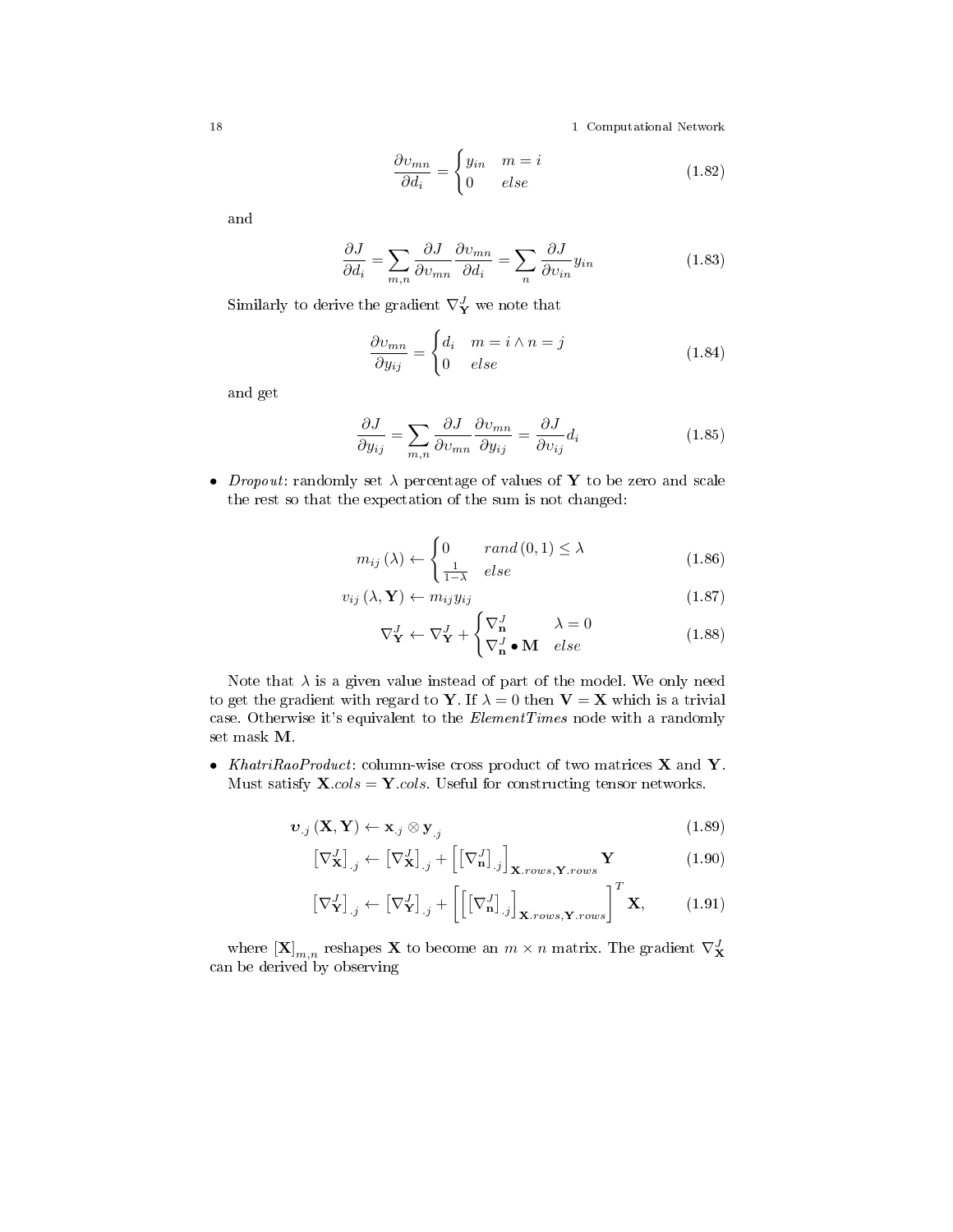1.4 Typical Computation Nodes 19

$$
\frac{\partial v_{mn}}{\partial x_{ij}} = \begin{cases} y_{kj} & n = j \land i = m/\mathbf{Y}.rows \land k = modulus(m, \mathbf{Y}.rows) \\ 0 & else \end{cases}
$$
(1.92)

and

$$
\frac{\partial J}{\partial x_{ij}} = \sum_{m,n} \frac{\partial J}{\partial v_{mn}} \frac{\partial v_{mn}}{\partial x_{ij}} = \sum_{i,k} \frac{\partial J}{\partial v_{i \times y. rows + k,j}} y_{kj}.
$$
 (1.93)

The gradient  $\nabla_{\mathbf{y}}^J$  can be derived similarly.

• Cos: column-wise cosine distance of two matrices  $X$  and  $Y$ . Must satisfy  $\mathbf{X}.\text{cols} = \mathbf{Y}.\text{cols}$ . The result is a row vector. Frequently used in natural language processing tasks.

$$
\boldsymbol{v}_{.j}(\mathbf{X}, \mathbf{Y}) \leftarrow \frac{\mathbf{x}_{.j}^T \mathbf{y}_{.j}}{\|\mathbf{x}_{.j}\| \|\mathbf{y}_{.j}\|}
$$
(1.94)

$$
\left[\nabla_{\mathbf{X}}^{J}\right]_{.j} \leftarrow \left[\nabla_{\mathbf{X}}^{J}\right]_{.j} + \left[\nabla_{\mathbf{n}}^{J}\right]_{.j} \bullet \left[\frac{y_{ij}}{\|\mathbf{x}_{.j}\| \|\mathbf{y}_{.j}\|} - \frac{x_{ij}v_{.,j}}{\|\mathbf{x}_{.j}\|^{2}}\right] \tag{1.95}
$$

$$
\left[\nabla_{\mathbf{Y}}^{J}\right]_{.j} \leftarrow \left[\nabla_{\mathbf{Y}}^{J}\right]_{.j} + \left[\nabla_{\mathbf{n}}^{J}\right]_{.j} \bullet \left[\frac{x_{ij}}{\|\mathbf{x}_{.j}\| \|\mathbf{y}_{.j}\|} - \frac{y_{ij}v_{.,j}}{\|\mathbf{y}_{.j}\|^{2}}\right].
$$
 (1.96)

The gradient  $\nabla^J_{\mathbf{X}}$  can be derived by observing

$$
\frac{\partial v_{.n}}{\partial x_{ij}} = \begin{cases} \frac{y_{ij}}{\|\mathbf{x}_{.j}\| \|\mathbf{y}_{.j}\|} - \frac{x_{ij} \left(\mathbf{x}_{.j}^{\mathrm{T}} \mathbf{y}_{.j}\right)}{\|\mathbf{x}_{.j}\|^3 \|\mathbf{y}_{.j}\|} & n = j\\ 0 & else \end{cases}
$$
(1.97)

and

$$
\frac{\partial J}{\partial x_{ij}} = \sum_{n} \frac{\partial J}{\partial v_{.n}} \frac{\partial v_{.n}}{\partial x_{ij}} = \frac{\partial J}{\partial v_{.j}} \left[ \frac{y_{ij}}{\|\mathbf{x}_{.j}\| \|\mathbf{y}_{.j}\|} - \frac{x_{ij} \left( \mathbf{x}_{.j}^{T} \mathbf{y}_{.j} \right)}{\|\mathbf{x}_{.j}\|^{3} \|\mathbf{y}_{.j}\|} \right].
$$
\n(1.98)\n
$$
= \frac{\partial J}{\partial v_{.j}} \left[ \frac{y_{ij}}{\|\mathbf{x}_{.j}\| \|\mathbf{y}_{.j}\|} - \frac{x_{ij} v_{.j}}{\|\mathbf{x}_{.j}\|^{2}} \right].
$$
\n(1.99)

The gradient  $\nabla_{\mathbf{y}}^J$  can be derived similarly.

• ClassificationError: compute the total number of columns in which the indexes of the maximum values disagree. Each column is considered as a sample and  $\delta$  is the Kronecker delta. Must satisfy  $\mathbf{X}.cols = \mathbf{Y}.cols$ .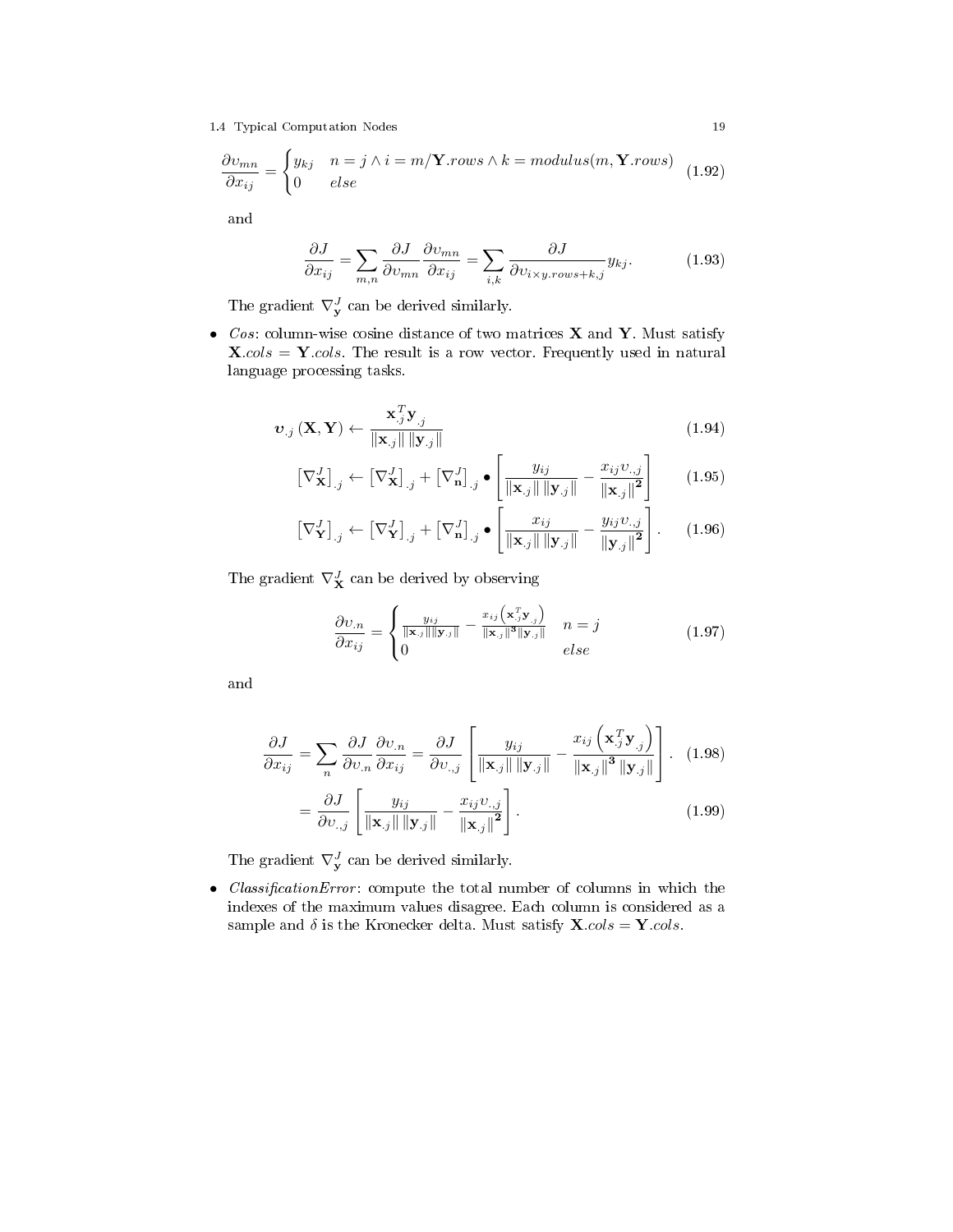$$
a_j(\mathbf{X}) \leftarrow \arg\max_i x_{ij} \tag{1.100}
$$

$$
b_j\left(\mathbf{Y}\right) \leftarrow \arg\max_i y_{ij} \tag{1.101}
$$

$$
v\left(\mathbf{X}, \mathbf{Y}\right) \leftarrow \sum_{j} \delta\left(a_{j}\left(\mathbf{X}\right) \neq b_{j}\left(\mathbf{Y}\right)\right) \tag{1.102}
$$

This node type is only used to compute classification errors during the decoding time and is not involved in the model training. For this reason, calling  $ComputePartialGradient(b)$  should just raise an error.

• SquareError: compute the square of Frobenius norm of the difference  $X -$ Y. Must satisfy  $\mathbf{X}.\text{rows} = \mathbf{Y}.\text{rows}$  and  $\mathbf{X}.\text{cols} = \mathbf{Y}.\text{cols}.$ 

$$
v\left(\mathbf{X}, \mathbf{Y}\right) \leftarrow \frac{1}{2} \text{Tr}\left(\left(\mathbf{X} - \mathbf{Y}\right)\left(\mathbf{X} - \mathbf{Y}\right)^{T}\right) \tag{1.103}
$$

$$
\nabla_{\mathbf{X}}^J \leftarrow \nabla_{\mathbf{X}}^J + \nabla_{\mathbf{n}}^J (\mathbf{X} - \mathbf{Y}) \tag{1.104}
$$

$$
\nabla_{\mathbf{Y}}^{J} \leftarrow \nabla_{\mathbf{Y}}^{J} - \nabla_{\mathbf{n}}^{J} (\mathbf{X} - \mathbf{Y}). \tag{1.105}
$$

Note that  $v$  is a scalar. The derivation of the gradients is trivial given

$$
\frac{\partial v}{\partial \mathbf{X}} = \mathbf{X} - \mathbf{Y} \tag{1.106}
$$

$$
\frac{\partial v}{\partial \mathbf{Y}} = -(\mathbf{X} - \mathbf{Y}).\tag{1.107}
$$

• CrossEntropy: compute the sum of cross entropy computed column-wise (over samples) where each column of  $X$  and  $Y$  is a probability distribution. Must satisfy  $\mathbf{X}$ .rows =  $\mathbf{Y}$ .rows and  $\mathbf{X}.cols = \mathbf{Y}.cols$ .

$$
\mathbf{R}\left(\mathbf{Y}\right) \leftarrow \log\left(\mathbf{Y}\right) \tag{1.108}
$$

$$
v\left(\mathbf{X}, \mathbf{Y}\right) \leftarrow -\text{vec}\left(\mathbf{X}\right) \circ \text{vec}\left(\mathbf{R}\left(\mathbf{Y}\right)\right) \tag{1.109}
$$

$$
\nabla_{\mathbf{X}}^{J} \leftarrow \nabla_{\mathbf{X}}^{J} - \nabla_{\mathbf{n}}^{J} \mathbf{R} \left( \mathbf{Y} \right)
$$
\n(1.110)

$$
\nabla_{\mathbf{Y}}^J \leftarrow \nabla_{\mathbf{Y}}^J - \nabla_{\mathbf{n}}^J (\mathbf{X} \oslash \mathbf{Y}). \tag{1.111}
$$

Note that  $v$  is a scalar. The gradient  $\nabla^J_{\mathbf{X}}$  can be derived by observing

$$
\frac{\partial v}{\partial x_{ij}} = -\log(y_{ij}) = -r_{ij}(\mathbf{Y})
$$
\n(1.112)

and

$$
\frac{\partial J}{\partial x_{ij}} = \frac{\partial J}{\partial v} \frac{\partial v}{\partial x_{ij}} = -\frac{\partial J}{\partial v} r_{ij} (\mathbf{Y})
$$
\n(1.113)

Similarly to derive the gradient  $\nabla^J_{\mathbf{Y}}$  we note that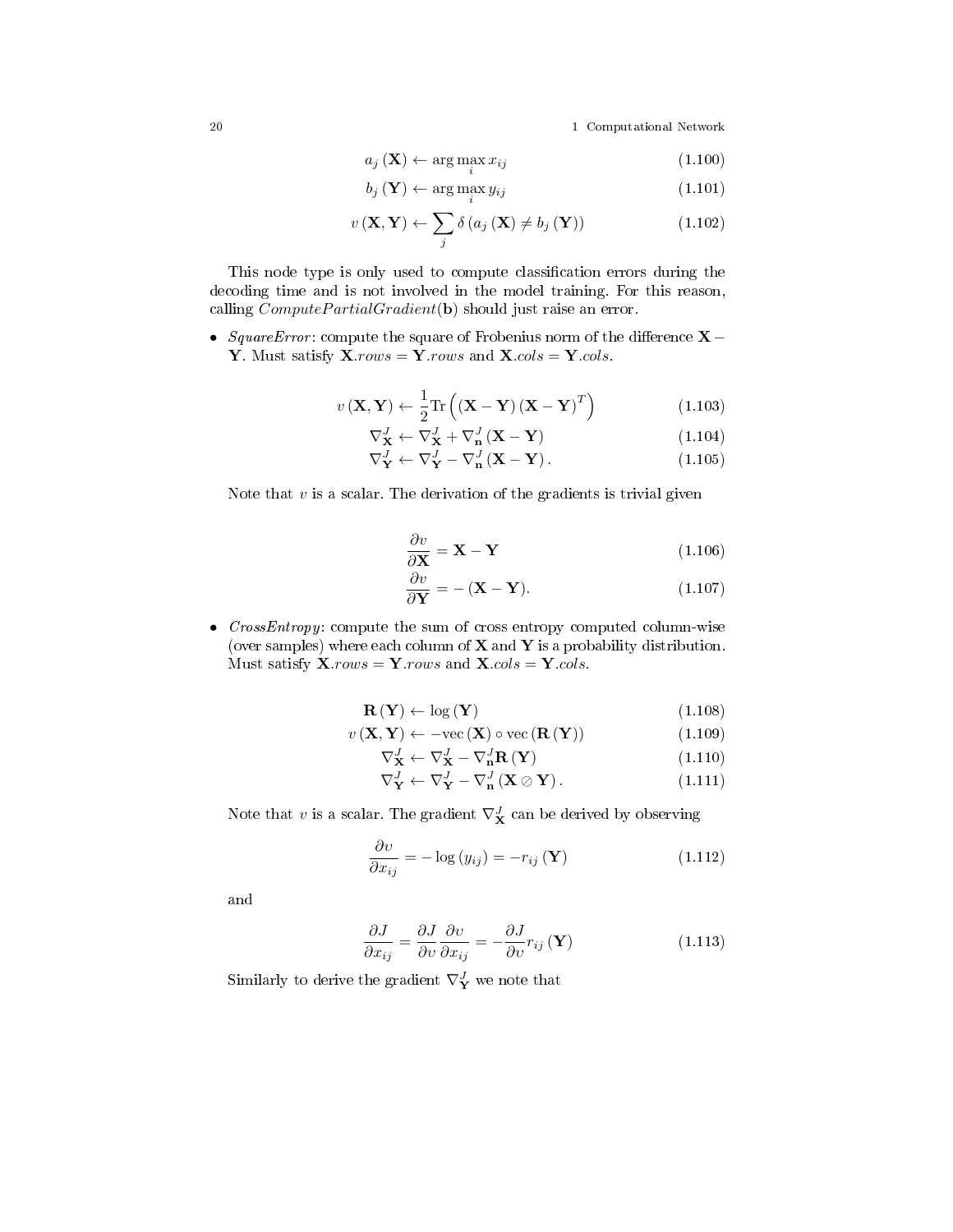1.4 Typical Computation Nodes 21

$$
\frac{\partial v}{\partial y_{ij}} = -\frac{x_{ij}}{y_{ij}}\tag{1.114}
$$

and get

$$
\frac{\partial J}{\partial y_{ij}} = \frac{\partial J}{\partial v} \frac{\partial v}{\partial y_{ij}} = -\frac{\partial J}{\partial v} \frac{x_{ij}}{y_{ij}}.
$$
\n(1.115)

• CrossEntropyWithSoftmax: same as CrossEntropy except that Y contains values before the softmax operation (i.e., unnormalized).

$$
\mathbf{P}(\mathbf{Y}) \leftarrow \text{Softmax}(\mathbf{Y}) \tag{1.116}
$$

$$
\mathbf{R}\left(\mathbf{Y}\right) \leftarrow \log\left(\mathbf{P}\left(\mathbf{Y}\right)\right) \tag{1.117}
$$

$$
v\left(\mathbf{X}, \mathbf{Y}\right) \leftarrow \text{vec}\left(\mathbf{X}\right) \circ \text{vec}\left(\mathbf{R}\left(\mathbf{Y}\right)\right) \tag{1.118}
$$

$$
\nabla_{\mathbf{X}}^J \leftarrow \nabla_{\mathbf{X}}^J - \nabla_{\mathbf{n}}^J \mathbf{R} \left( \mathbf{Y} \right) \tag{1.119}
$$

$$
\nabla_{\mathbf{Y}}^{J} \leftarrow \nabla_{\mathbf{Y}}^{J} + \nabla_{\mathbf{n}}^{J} \left( \mathbf{P} \left( \mathbf{Y} \right) - \mathbf{X} \right) \tag{1.120}
$$

The gradient  $\nabla^{J}_{\mathbf{X}}$  is the same as in the  $\mathit{CrossEntropy}$  node. To derive the gradient  $\nabla^J_{\mathbf{Y}}$  we note that

$$
\frac{\partial v}{\partial y_{ij}} = \mathbf{p}_{ij} \left( \mathbf{Y} \right) - x_{ij} \tag{1.121}
$$

and get

$$
\frac{\partial J}{\partial y_{ij}} = \frac{\partial J}{\partial v} \frac{\partial v}{\partial y_{ij}} = \frac{\partial J}{\partial v} (\mathbf{p}_{ij} (\mathbf{Y}) - x_{ij}). \qquad (1.122)
$$

## 1.4.4 Computation Node Types for Computing Statistics

Sometimes we only want to get some statistics of the input values (either input features or labels). For example, to normalize the input features we need to compute the mean and standard deviation of the input feature. In speech recognition we need to compute the frequencies (mean) of the state labels to convert state posterior probability to the scaled likelihood as explained in Chapter ??. Unlike other computation node types we just described, computation node types for computing statistics do not require a gradient computation function (i.e., this function should not be called for these types of nodes) and often need to be precomputed before model training starts. Here we list the most popular computation node types in this category.

• Mean: compute the mean of the operand  $X$  across the whole training set. When the computation is finished, it needs to be marked so as to avoid recomputation. When a minibatch of input  $X$  is fed in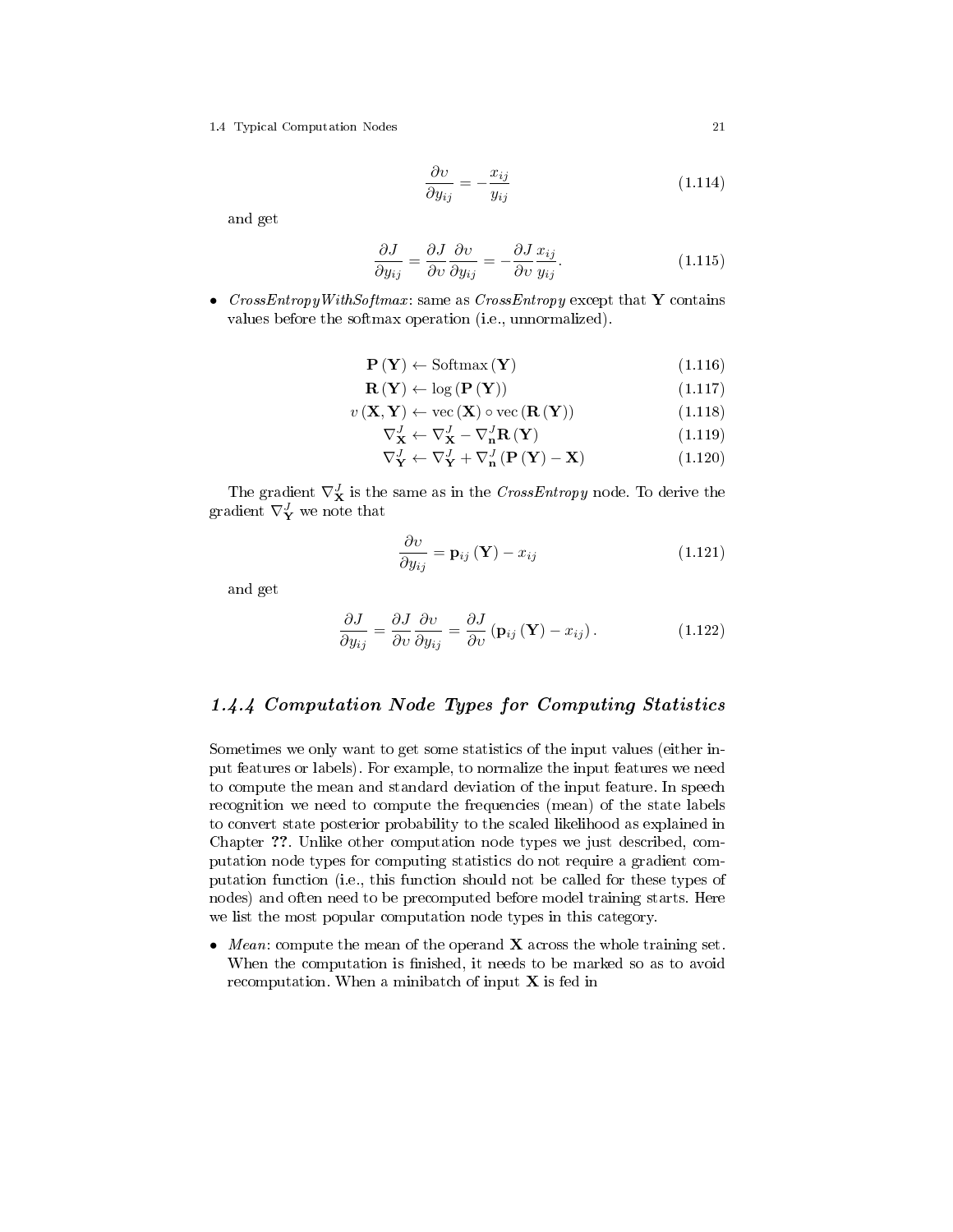$$
k \leftarrow k + \mathbf{X}.cols \tag{1.123}
$$

$$
\boldsymbol{v}\left(\mathbf{X}\right) \leftarrow \frac{1}{k} \mathbf{X} \mathbf{1}_{\mathbf{X}.cols,1} + \frac{k - \mathbf{X}.cols}{k} \boldsymbol{v}\left(\mathbf{X}\right) \tag{1.124}
$$

Note here **X**.cols is the number of samples in the minibatch.

• InvStdDev: compute the invert standard deviation of the operand  $\bf{X}$ element-wise across the whole training set. When the computation is finished, it needs to be marked so to avoid recomputation. In the accumulation step

$$
k \leftarrow k + \mathbf{X}.\text{cols} \tag{1.125}
$$

$$
\boldsymbol{v}\left(\mathbf{X}\right) \leftarrow \frac{1}{k} \mathbf{X} \mathbf{1}_{\mathbf{X}.cols,1} + \frac{k - \mathbf{X}.cols}{k} \boldsymbol{v}\left(\mathbf{X}\right) \tag{1.126}
$$

$$
\omega\left(\mathbf{X}\right) \leftarrow \frac{1}{k}\left(\mathbf{X} \bullet \mathbf{X}\right) \mathbf{1} + \frac{k - \mathbf{X} \cdot \text{cols}}{k} \omega\left(\mathbf{X}\right) \tag{1.127}
$$

When the end of the training set is reached,

$$
\boldsymbol{v} \leftarrow \left(\omega - \left(v \bullet v\right)\right)^{1/2} \tag{1.128}
$$

$$
\boldsymbol{v} \leftarrow 1 \oslash \boldsymbol{v}.\tag{1.129}
$$

• PerDimMeanVarNorm: compute the normalized operand  $X$  using mean  $m$ and invert standard deviation  $s$  for each sample. Here  $X$  is matrix whose number of columns equals to the number of samples in the minibatch and m and s are vectors that needs to be expanded before element-wise product is applied.

$$
\mathbf{V}\left(\mathbf{X}\right) \leftarrow \left(\mathbf{X} - \mathbf{m}\right) \bullet \mathbf{s}.\tag{1.130}
$$

## 1.5 Convolutional Neural Network

Convolutional neural network (CNN) [19, 5, 17, 18, 2, 6, ?, 22, 1, 8, 21] provides shift invariance and is critical to achieve state-of-the-art performance on image recognition. It has also been shown to improve speech recognition accuracy over pure DNNs on some tasks [2, 1, 8, 21, 22]. To support CNN we need to implement several new computation nodes.

• *Convolution*: convolve element-wise products of a kernel to an image. An example of convolution operations is shown in Figure 1.7, where the input to the convolution node has three channels (represented by three  $3 \times 3$ ) matrices) and the output has two channels (represented by two  $2 \times 2$ matrices at top). A channel is a view of the same image. For example, an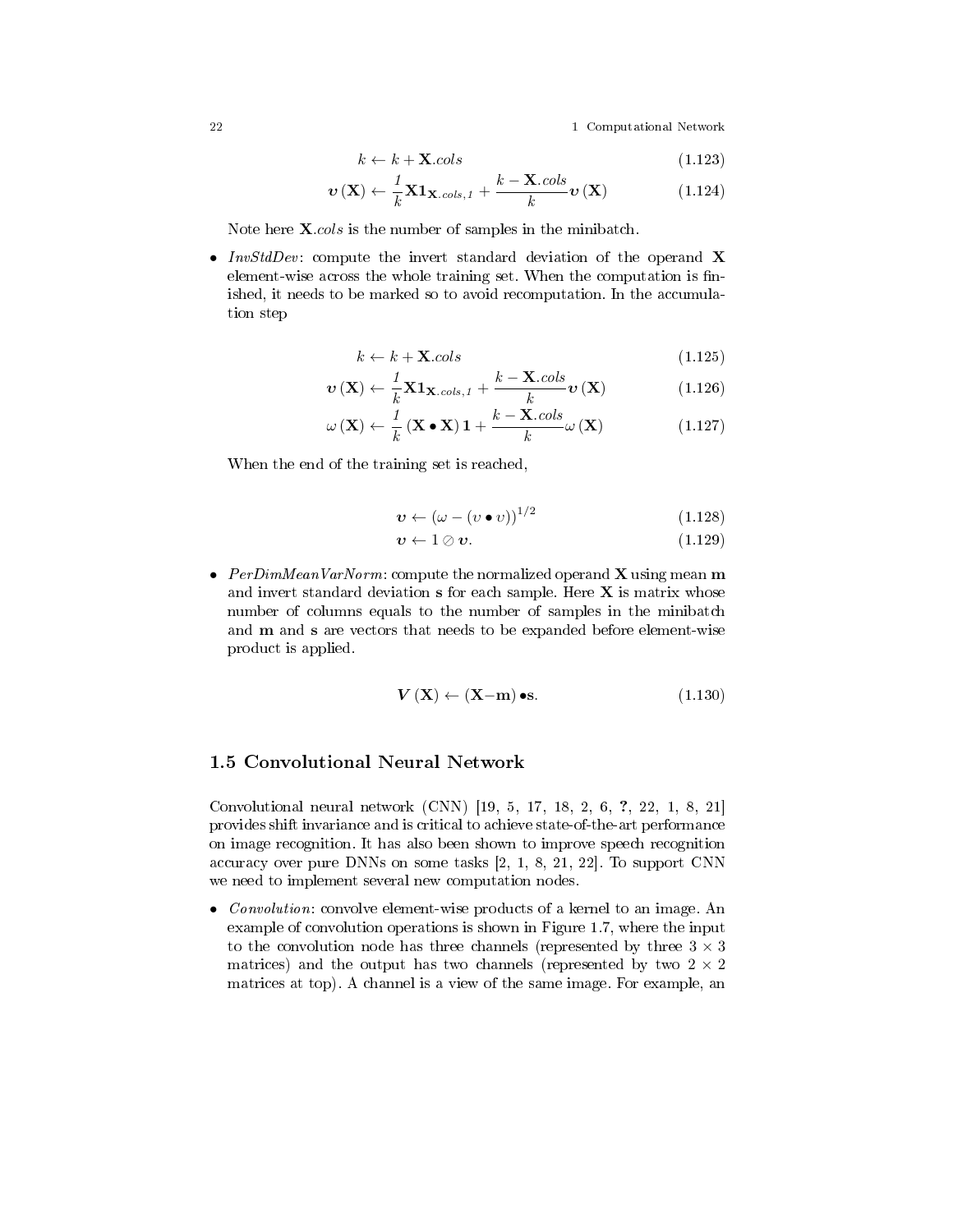RGB image can be represented with three channels: R, G, B. Each channel is of the same size.

There is a kernel for each output and input channel pair. The total number of kernels equals to the product of the number of input channels  $C_x$  and the number of output channels  $C_v$ . In Figure 1.7  $C_x = 3$ ,  $C_v = 2$  and the total number of kernels is 6. Each kernel  $\mathbf{K}_{k\ell}$  of input channel k and output channel  $\ell$  is a matrix. The kernel moves along the input with strides (or subsampling rate)  $S_r$  and  $S_c$  at the vertical (row) and horizontal (column) direction, respectively. For each output channel  $\ell$  and input slice  $(i, j)$  (the *i*-th step along the vertical direction and  $j$ -th step along the horizontal direction)

$$
v_{\ell ij}(\mathbf{K}, \mathbf{Y}) = \sum_{k} \text{vec}(\mathbf{K}_{k\ell}) \circ \text{vec}(\mathbf{Y}_{kij}), \qquad (1.131)
$$

where  $Y_{kij}$  has the same size as  $K_{k\ell}$ .

This evaluation function involves many small matrix operations and can be slow. Chellapilla et al. [5] proposed a technique to convert all these small matrix operations to a large matrix product as shown at the bottom of Figure 1.7. With this trick all the kernel parameters are combined into a big kernel matrix  $W$  as shown at left bottom of Figure 1.7. Note that to allow for the output of the convolution node to be used by another convolution node, in Figure 1.7 we have organized the conversion slightly differently from what proposed by Chellapilla et al. [5] by transposing both the kernel matrix and the input features matrix as well as the order of the matrices in the product. By doing so, each sample in the output can be represented by  $O_r \times O_c$  columns of  $C_v \times 1$  vectors which can be reshaped to become a single column, where

$$
O_r = \begin{cases} \frac{I_r - K_r}{S_r} + 1 & \text{no padding} \\ \frac{(I_r - \text{mod}(K_r, 2))}{S_r} + 1 & \text{zero padding} \end{cases}
$$
(1.132)

is the number of rows in the output image, and

$$
O_c = \begin{cases} \frac{I_c - K_c}{S_c} + 1 & \text{no padding} \\ \frac{(I_c - \text{mod}(K_c, 2))}{S_c} + 1 & \text{zero padding} \end{cases}
$$
(1.133)

is the number of rows in the output image, where  $I_r$  and  $I_c$  are, respectively, the number of rows and columns of the input image,  $K_r$  and  $K_c$  are, respectively, the number of rows and columns in each kernel. The combined kernel matrix is of size  $C_v \times (O_r \times O_c \times C_x)$ , and the packed input feature matrix is of size  $(O_r \times O_c \times C_x) \times (K_r \times K_c)$ .

With this conversion the related computations of the convolution node with operands  $W, Y$  become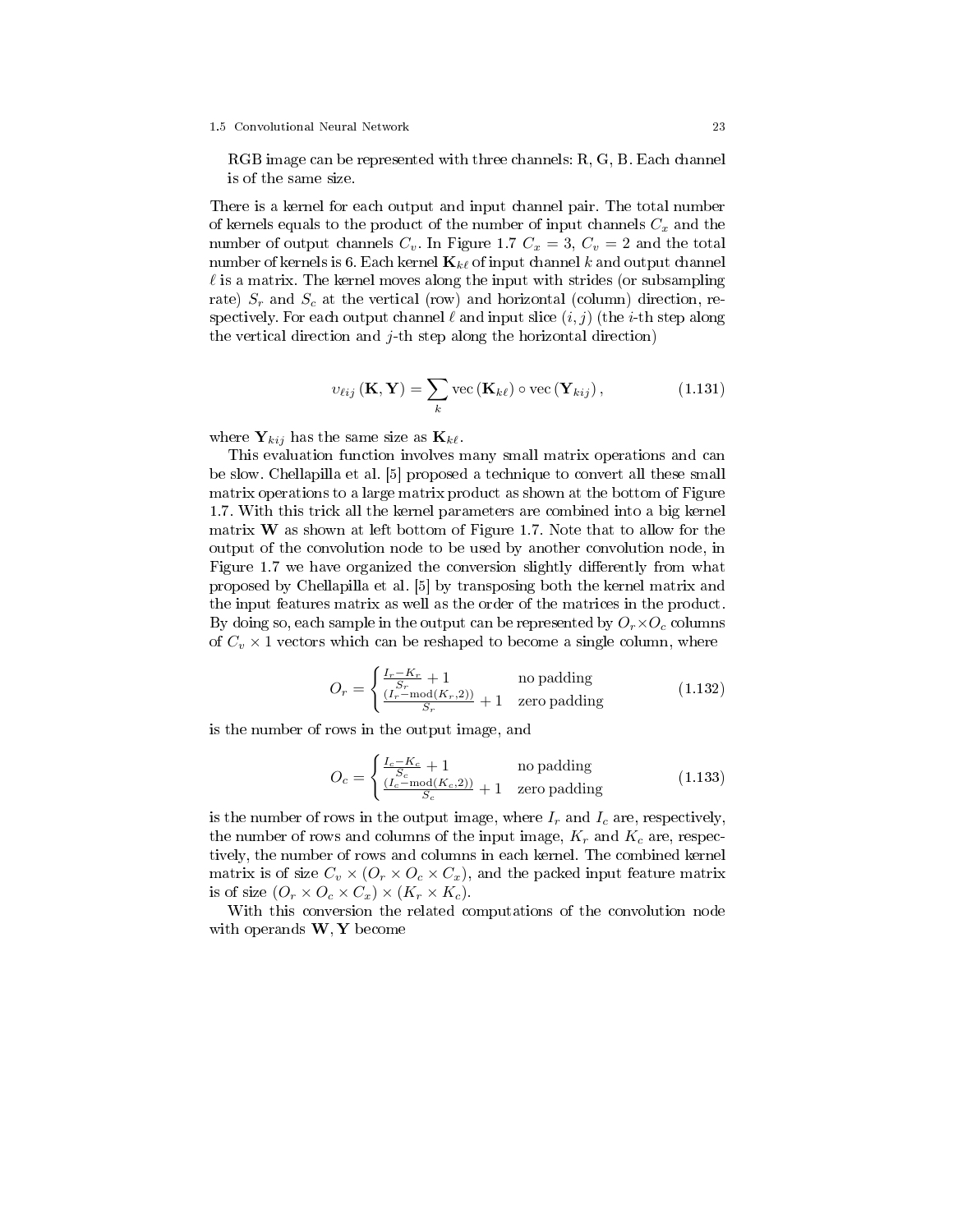$$
\mathbf{X}\left(\mathbf{Y}\right) \leftarrow \text{Pack}\left(\mathbf{Y}\right) \tag{1.134}
$$

$$
\mathbf{V}(\mathbf{W}, \mathbf{Y}) \leftarrow \mathbf{W} \mathbf{X} \tag{1.135}
$$

$$
\nabla_{\mathbf{W}}^J \leftarrow \nabla_W^J + \nabla_{\mathbf{n}}^J \mathbf{X}^T \tag{1.136}
$$

$$
\nabla_{\mathbf{X}}^J \leftarrow \mathbf{W}^T \nabla_{\mathbf{n}}^J \tag{1.137}
$$

$$
\nabla_{\mathbf{Y}}^{J} \leftarrow \nabla_{\mathbf{Y}}^{J} + \text{Unpack}\left(\nabla_{\mathbf{X}}^{J}\right). \tag{1.138}
$$

Note that this technique enables better parallelization with large matrix operations but introduces additional cost to pack and unpack the matrices. In most conditions, the gain outweighs the cost. By composing convolution node with plus nodes and element-wise nonlinear functions we can add bias and nonlinearity to the convolution operations.



Fig. 1.7 Example convolution operations. Top: the original convolution operations. Bottom: the same operations represented as a large matrix product. Our matrix organization is different from what proposed by Chellapilla et al. [5] to allow for stacked convolution operations. (Modified from the figure in Chellapilla et al. [5], permitted to use by Simard)

• *MaxPooling*: apply the maximum pooling operation to input  $X$  inside a window with size  $K_r \times K_c$  for each channel. The operation window moves along the input with strides (or subsampling rate)  $S_r$  and  $S_c$  at the vertical (row) and horizontal (column) direction, respectively. The pooling operation does not change the number of channels and so  $C_v = C_x$ . For each output channel  $\ell$  and the  $(i, j)$ -th input slice  $\mathbf{X}_{\ell ij}$  of size  $K_r \times K_c$  we have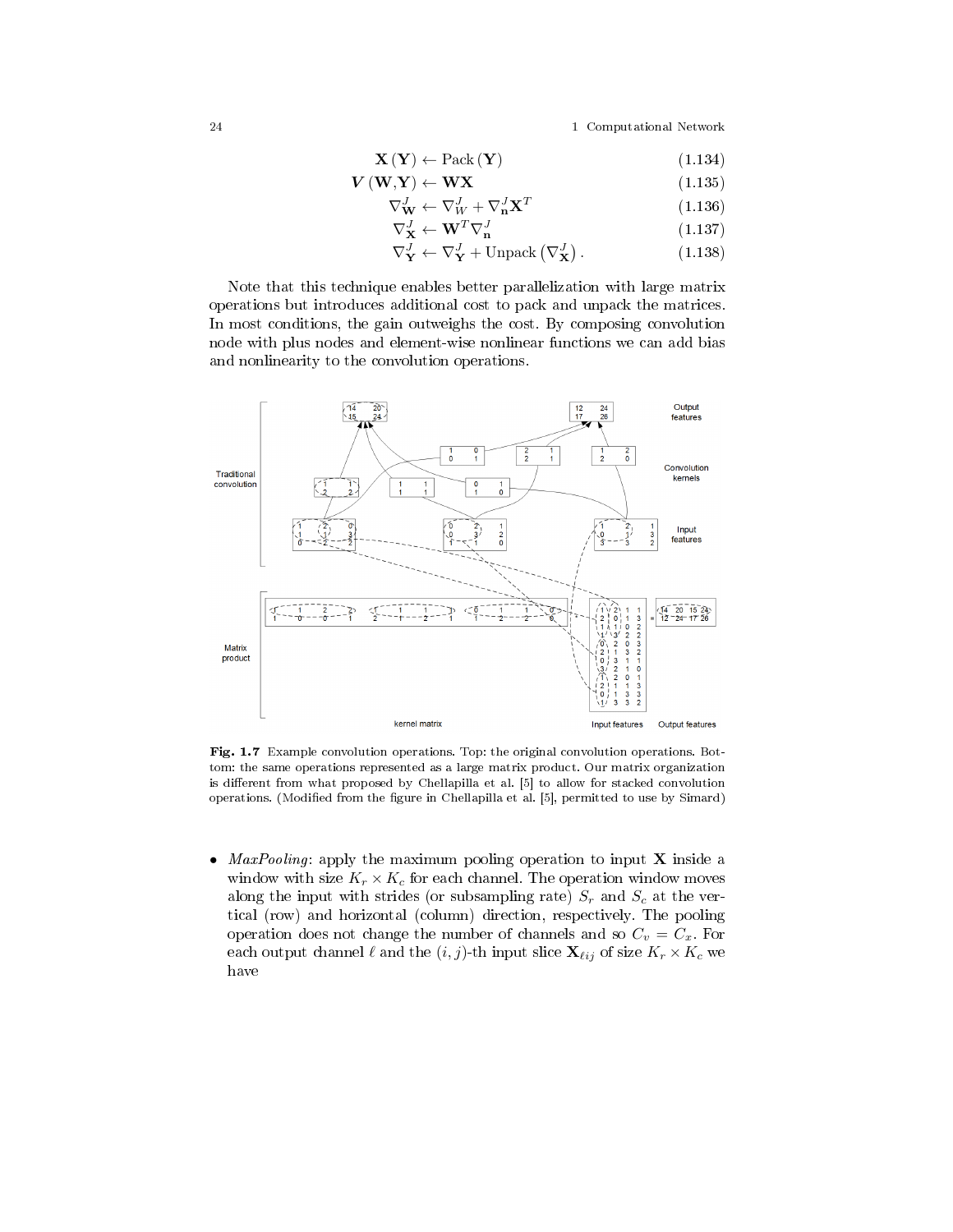1.6 Recurrent Connections 25

$$
v_{\ell ij}(\mathbf{X}) \leftarrow \max\left(\mathbf{X}_{\ell ij}\right) \tag{1.139}
$$

$$
\left[\nabla_{\mathbf{X}}^{J}\right]_{\ell,i_m,j_n} \leftarrow \begin{cases} \left[\nabla_{\mathbf{X}}^{J}\right]_{\ell,i_m,j_n} + \left[\nabla_{\mathbf{n}}^{J}\right]_{\ell,i_m,j_n} & (m,n) = arg \max_{m,n} x_{\ell,i_m,j_n} \\ \left[\nabla_{\mathbf{X}}^{J}\right]_{\ell,i_m,j_n} & else \end{cases}
$$

where  $i_m = i \times S_r + m$ , and  $j_n = j \times S_c + n$ .

• AveragePooling: same as MaxPooling except average instead of maximum is applied to input **X** inside a window with size  $K_r \times K_c$  for each channel. The operation window moves along the input with strides (or subsampling rate)  $S_r$  and  $S_c$  at the vertical (row) and horizontal (column) direction, respectively. For each output channel  $\ell$  and the  $(i, j)$ -th input slice  $\mathbf{X}_{\ell ij}$  of size  $K_r \times K_c$  we have

$$
v_{\ell ij}(\mathbf{X}) \leftarrow \frac{1}{K_r \times K_c} \sum_{m,n} x_{\ell, i_m, j_n} \tag{1.141}
$$

$$
\left[\nabla_{\mathbf{X}}^{J}\right]_{\ell ij} \leftarrow \left[\nabla_{\mathbf{X}}^{J}\right]_{\ell ij} + \frac{1}{K_r \times K_c} \left[\nabla_{\mathbf{n}}^{J}\right]_{\ell ij},\tag{1.142}
$$

where  $i_m = i \times S_r + m$ , and  $j_n = j \times S_c + n$ .

### 1.6 Recurrent Connections

In the above sections, we assumed that the CN is a DAG. However, when there are recurrent connections in the CN, this assumption is no longer true. The recurrent connection can be implemented using a *Delay* node that retrieves the value  $\lambda$  samples to the past where each column of Y is a separate sample stored in the ascending order of time.

$$
\boldsymbol{v}_{.j} \left( \lambda, \mathbf{Y} \right) \leftarrow \mathbf{Y}_{.j - \lambda)} \tag{1.143}
$$

$$
\left[\nabla_{\mathbf{Y}}^{J}\right]_{.j} \leftarrow \left[\nabla_{\mathbf{Y}}^{J}\right]_{.j} + \left[\nabla_{\mathbf{n}}^{J}\right]_{.j+\lambda}.
$$
\n(1.144)

When  $j - \lambda < 0$  some default values need to be set for  $\mathbf{Y}_{(j-\lambda)}$ . The gradient can be derived by observing

$$
\frac{\partial v_{mn}}{\partial y_{ij}} = \begin{cases} 1 & m = i \wedge n = j + \lambda \\ 0 & else \end{cases}
$$
 (1.145)

and

$$
\frac{\partial J}{\partial y_{ij}} = \sum_{m,n} \frac{\partial J}{\partial v_{mn}} \frac{\partial v_{mn}}{\partial y_{ij}} = \frac{\partial J}{\partial v_{ij+\lambda}}.
$$
 (1.146)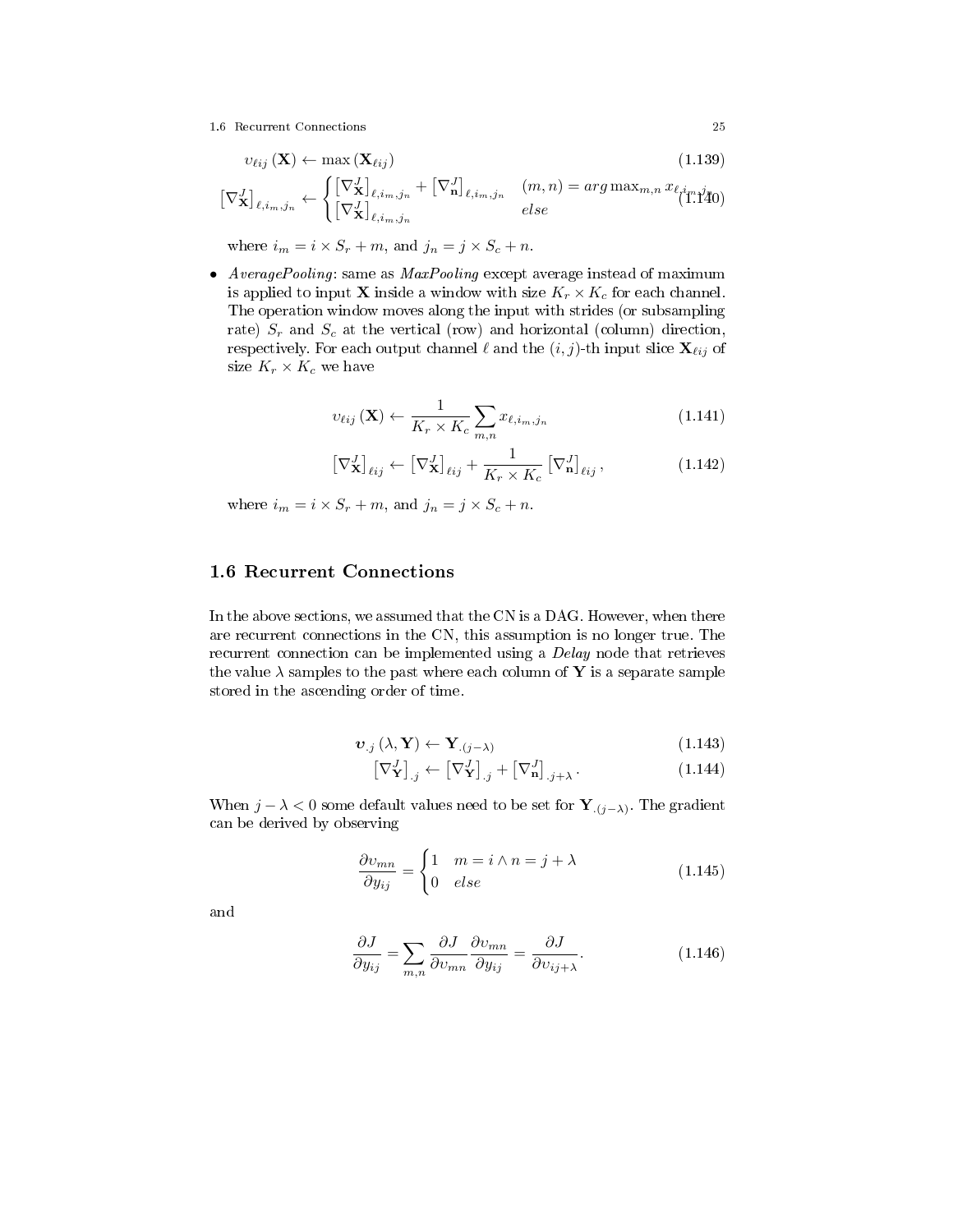An example CN that contains a delay node is shown in Figure 1.8. Different from the CN without a directed loop, a CN with a loop cannot be computed for a sequence of samples as a batch since the next sample's value depends on the the previous samples. A simple way to do forward computation and backpropagation in a recurrent network is to unroll all samples in the sequence over time. Once unrolled, the graph is expanded into a DAG and the forward computation and gradient calculation algorithms we just discussed can be directly used. This, however, means all computation nodes in the CN need to be computed sample by sample and would signicantly reduce the potential of parallelization.



Fig. 1.8 An example CN with a delay node. The shaded nodes form a recurrent loop which can be treated as a composite node.

There are two approaches to speedup the computation of a CN with directed loops. In the next two subsections, we will discuss them.

## 1.6.1 Sample by Sample Processing Only Within Loops

The first approach identifies the loops in the CN and only apply the sampleby-sample computation for nodes inside the loops. For the rest of the computation nodes all samples in the sequence can be computed in parallel as a single matrix operation. For example, in Figure 1.8 all the nodes included in the loop of  $\mathbf{T}^{(3)} \to \mathbf{P}^{(3)} \to \mathbf{S}^{(1)} \to \mathbf{D} \to \mathbf{T}^{(3)}$  need to be computed sample by sample. All the rest of the nodes can be computed in batches. A popular technique is to identify the strongly connected components (SCC) , in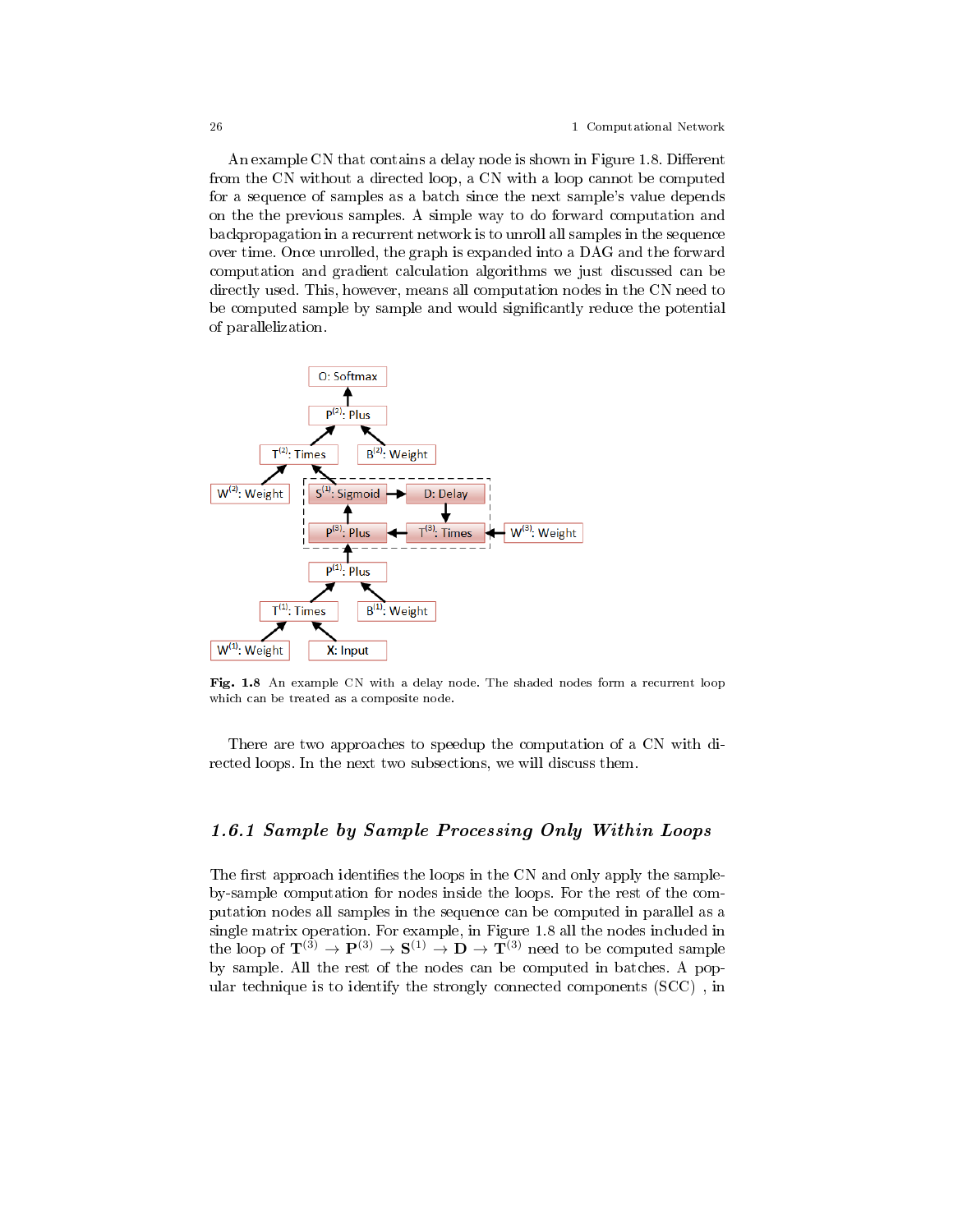which there is a path between each pair of vertices and adding any edges or vertices would violate this property, in the graph using algorithms such as Tarjan's strongly connected components algorithm  $[28]^2$ . Once the loops are identified, they can be treated as a composite node in the CN and the CN is reduced to a DAG. All the nodes inside each loop (or composite node) can be unrolled over time and also reduced to a DAG. For all these DAGs the forward computation and backpropagation algorithms we discussed in the previous sections can be applied. The detailed procedure in determining the forward computation order in the CN with arbitrary recurrent connections is described in Algorithm 1.6. Since the input to the delay nodes are computed in the past time they can be considered as the leaf if we only consider one time slice. This makes the order decision inside loops much easier.

### 1.6.2 Processing Multiple Utterances Simultaneously

The second approach to speed up the processing in the recurrent CN is to process multiple sequences in batch. To implement this, we need to organize sequences in a way that the frames with the same frame id from different sequences are grouped together as shown in Figure 1.9. By organizing sequences in this way we can compute multiple frames from different sequences in batch when inside a loop and compute all samples in all utterances in one batch when outside loops. For example, in Figure 1.9 we can compute 4 frames together for each time step. If sequences have different lengths, we can truncate them to the same length and save the final state of the sequences that are not finished yet. The remaining frames can be grouped with other sequences for further processing.

With the inclusion of delay nodes, we can easily construct complicated recurrent networks and dynamic systems. For example, the long-short-termmemory (LSTM) [14, 9] neural network that is widely used to recognize and generate hand-written characters involves the following operations:

$$
\mathbf{i}_{t} = \sigma \left( \mathbf{W}^{(xi)} \mathbf{x}_{t} + \mathbf{W}^{(hi)} \mathbf{h}_{t-1} + \mathbf{W}^{(ci)} \mathbf{c}_{t-1} + \mathbf{b}^{(i)} \right)
$$
(1.147)

$$
\mathbf{f}_t = \sigma \left( \mathbf{W}^{(xf)} \mathbf{x}_t + \mathbf{W}^{(hf)} \mathbf{h}_{t-1} + \mathbf{W}^{(cf)} \mathbf{c}_{t-1} + \mathbf{b}^{(f)} \right) \tag{1.148}
$$

$$
\mathbf{c}_t = \mathbf{f}_t \bullet \mathbf{c}_{t-1} + \mathbf{i}_t \bullet \tanh\left(\mathbf{W}^{(xc)}\mathbf{x}_t + \mathbf{W}^{(hc)}\mathbf{h}_{t-1} + \mathbf{b}^{(c)}\right) \quad (1.149)
$$

$$
\mathbf{o}_t = \sigma \left( \mathbf{W}^{(xo)} \mathbf{x}_t + \mathbf{W}^{(ho)} \mathbf{h}_{t-1} + \mathbf{W}^{(co)} \mathbf{c}_t + \mathbf{b}^{(o)} \right) \tag{1.150}
$$

$$
\mathbf{h}_t = \mathbf{o}_t \bullet \tanh(\mathbf{c}_t), \tag{1.151}
$$

<sup>2</sup> Tarjan's algorithm is favored over others such as Kosaraju's algorithm [15] since it only requires one depth-first traverse, has a complexity of  $O(|\mathbb{V}| + |\mathbb{E}|)$ , and does not require reversing arcs in the graph.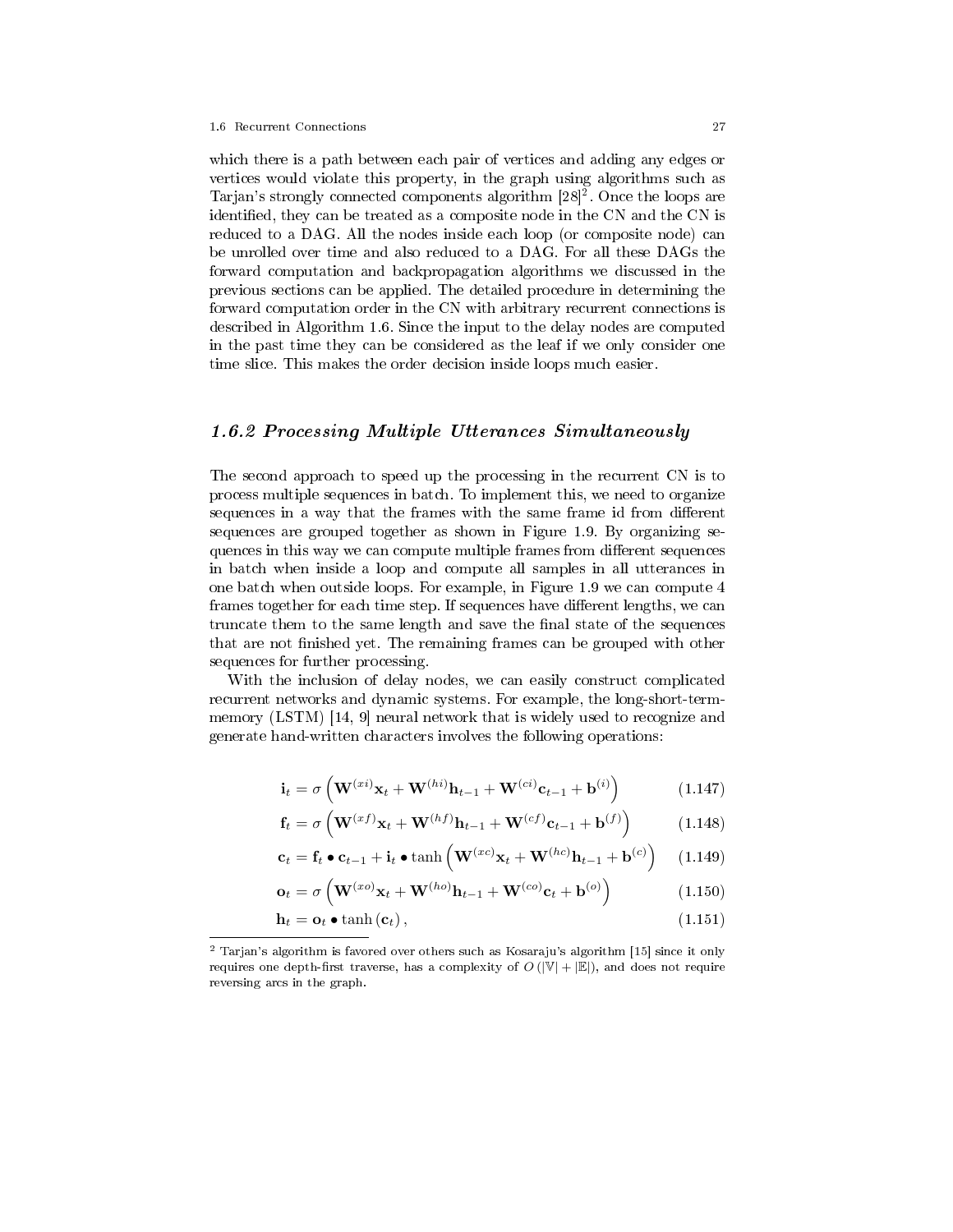Algorithm 1.6 Forward computation of an arbitrary CN

|       | --o-----<br>- --------- <i>,</i>                                                                                                         |
|-------|------------------------------------------------------------------------------------------------------------------------------------------|
|       | 1: procedure DECIDEFORWARD COMPUTATION ORDER WITH RECCURENTLOOP(G<br>(V, E))                                                             |
| 2.    | $Strongly Connected ComponentsDetection(G, G')$<br>$\triangleright$ G' is a DAG of strongly<br>connected components (SCC)                |
| $3 -$ |                                                                                                                                          |
|       | Call DecideForwardComputationOrder on $G'\to order$ for DAG                                                                              |
| 4:    | for $v \in G, v \in V$ do                                                                                                                |
| 5.    | Set the <i>order</i> of $v$ equal the max order of the SCC $V$<br>$\triangleright$ This guarantee the<br>forward order of SCC is correct |
| 6:    | end for                                                                                                                                  |
| 7:    | for each SCC V in G do                                                                                                                   |
| 8:    | Call GetLoopForwardOrder(root of V) $\rightarrow$ order for each SCC                                                                     |
| 9:    | end for                                                                                                                                  |
| 10:   | return order for DAG and order for each SCC (loop)                                                                                       |
|       | 11: end procedure                                                                                                                        |
|       | 12: procedure GETLOOPFORWARD ORDER(root)                                                                                                 |
| 13:   | Treat all the <i>delayNode</i> as leaf and Call DecideForwardComponentionOrder                                                           |
|       | 14: end procedure                                                                                                                        |
|       | 15: procedure STRONGLYCONNECTEDCOMPONENTSDETECTION( $G = (V, E), DAG$ )                                                                  |
| 16:   | $index = 0, S = empty$                                                                                                                   |
| 17:   | for $v \in V$ do                                                                                                                         |
| 18:   | if v.index is undefined then StrongConnectComponents $(v, DAG)$                                                                          |
| 19:   | end if                                                                                                                                   |
| 20:   | end for                                                                                                                                  |
|       | 21: end procedure                                                                                                                        |
|       | 22: procedure STRONGCONNECTCOMPONENT $(v, DAG)$                                                                                          |
| 23:   | $v.index = index, v.lowerlink = index, index = index + 1$                                                                                |
| 24:   | S.push(v)                                                                                                                                |
| 25.   | for $(v, w) \in E$ do                                                                                                                    |
| 26:   | if w.index is undefined then                                                                                                             |
| 27:   | StrongConnectComponent(w)                                                                                                                |
| 28:   | $v. lowlink = min(v. lowlink, w. lowlink)$                                                                                               |
| 29:   | else if $w \in S$ then                                                                                                                   |
| 30.   | $v. lowlink = min(v. lowlink, w. index)$                                                                                                 |
| 31:   | end if                                                                                                                                   |
| 32:   | end for                                                                                                                                  |
| 33.   | <b>if</b> v.lowlink = v.index then $\triangleright$ If v is a root node, pop the stack and generate an<br>SCC                            |
| 34.   | start a new strongly connected component                                                                                                 |
| 35.   | repeat                                                                                                                                   |
| 36:   | $w = S.pop()$                                                                                                                            |
| 37:   | add $w$ to current strongly connected component                                                                                          |
| 38.   | until $w == v$                                                                                                                           |
| 39:   | Save current strongly connected component to DAG                                                                                         |
| 40.   | end if                                                                                                                                   |
|       | 41: end procedure                                                                                                                        |
|       |                                                                                                                                          |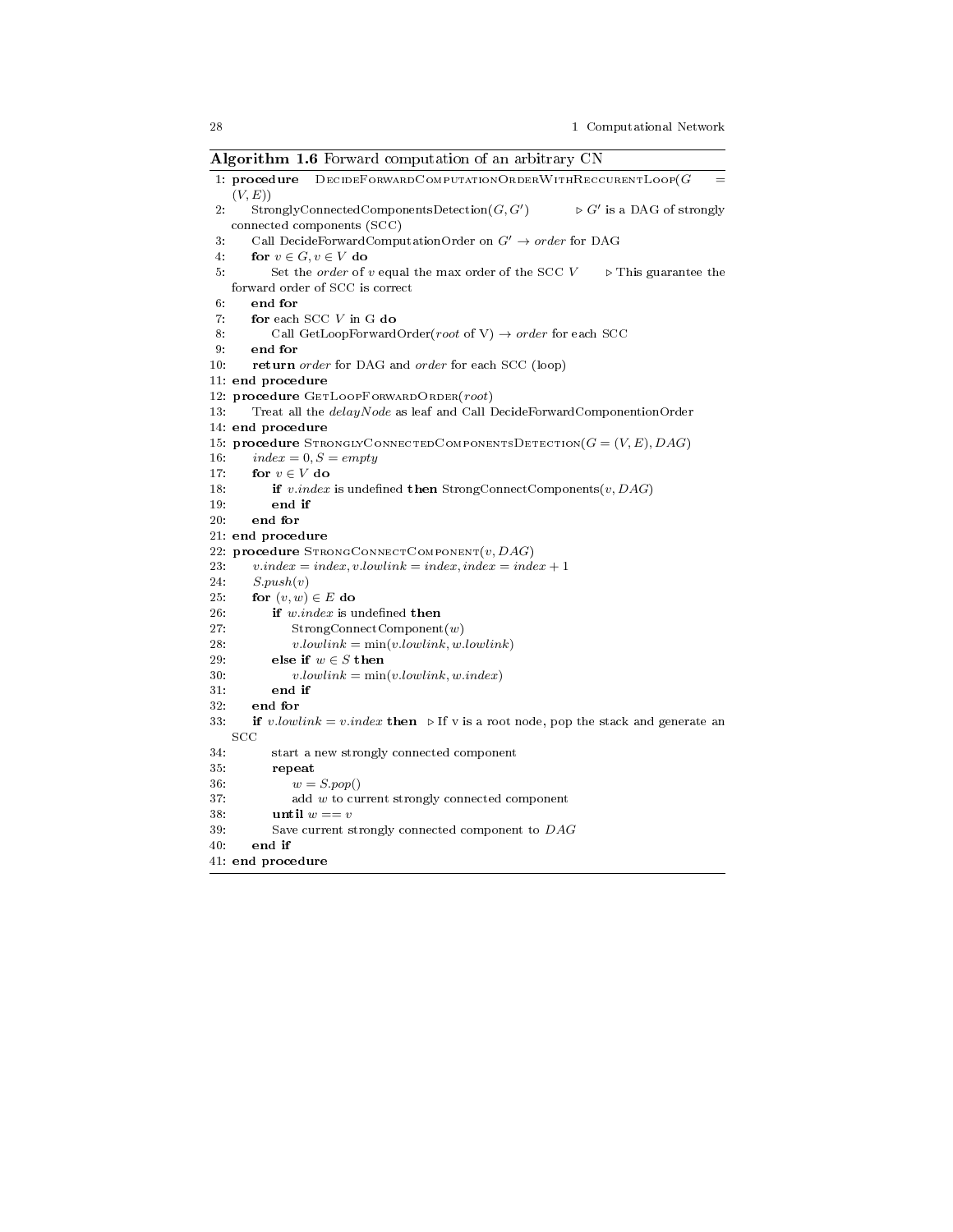#### 1.6 Recurrent Connections 29



Fig. 1.9 Process multiple sequences in a batch. Shown in the figure is an example with 4 sequences. Each color represents one sequence. Frames with the same frame id from different sequences are grouped together and computed in batch.

where  $\sigma(.)$  is the logistic sigmoid function,  $\mathbf{i}_t$ ,  $\mathbf{f}_t$ ,  $\mathbf{o}_t$ ,  $\mathbf{c}_t$  and  $\mathbf{h}_t$  are vectors with same size (since there is one and only one of each in every cell) to represent values at time  $t$  of the input gate, forget gate, output gate, cell, cell input activation, and hidden layer, respectively,  $W$ 's are the weight matrices connecting different gates, and b's are the corresponding bias vectors. All the weight matrices are full except the weight matrix  $\mathbf{W}^{(ci)}$  from the cell to gate vectors which is diagonal. It is obvious that the whole LSTM can be described as a CN with following node types: Times, Plus, Sigmoid, Tanh, DiagTimes,  $Element Times$  and  $Delay$ . More specifically, using these computational nodes, the LSTM can be described as: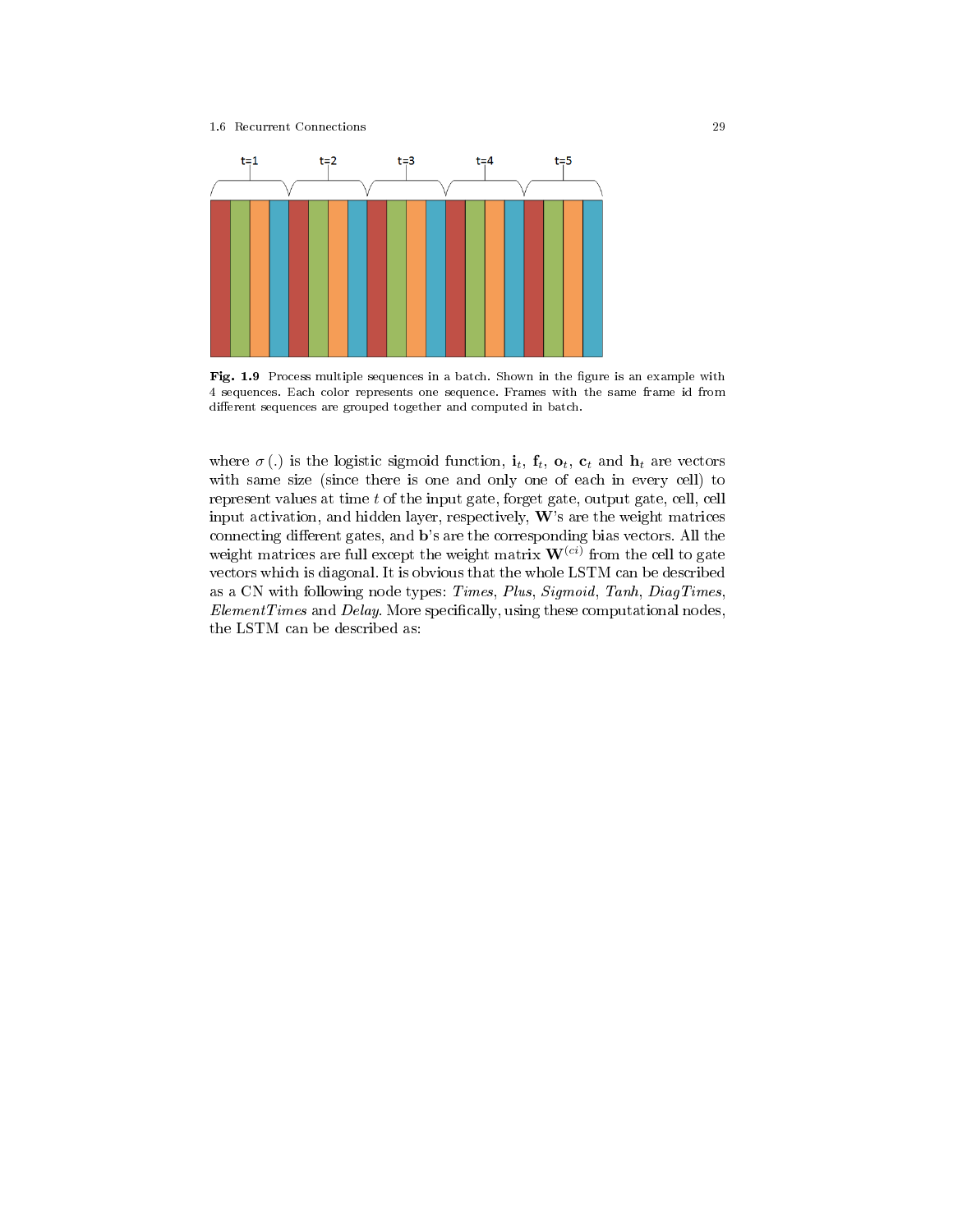$$
\mathbf{H}^{(d)} = Delay(\mathbf{H})\tag{1.152}
$$

$$
\mathbf{C}^{(d)} = Delay\left(\mathbf{C}\right) \tag{1.153}
$$

$$
\mathbf{T}^{(1)} = \operatorname{Macro2W1b}(\mathbf{W}^{(xi)}, \mathbf{X}, \mathbf{W}^{(hi)}, \mathbf{H}^{(d)}, \mathbf{b}^{(i)})
$$
(1.154)

$$
\mathbf{I} = Sigmoid\left(Plus\left(\mathbf{T}^{(1)},DiagTimes\left(\mathbf{d}^{(ci)}, \mathbf{C}^{(d)}\right)\right)\right) \tag{1.155}
$$

$$
\mathbf{T}^{(2)} = \text{Macro3W1b} \left( \mathbf{W}^{(xf)}, \mathbf{X}, \mathbf{W}^{(hf)}, \mathbf{H}^{(d)}, \mathbf{W}^{(cf)} \mathbf{C}^{(d)}, \mathbf{b}^{(f)} \right) (1.156)
$$

$$
\mathbf{F} = Sigmoid\left(\mathbf{T}^{(2)}\right) \tag{1.157}
$$

$$
\mathbf{T}^{(3)} = \operatorname{Macro2W1b} \left( \mathbf{W}^{(xc)}, \mathbf{X}, \mathbf{W}^{(hc)}, \mathbf{H}^{(d)}, \mathbf{b}^{(c)} \right) \tag{1.158}
$$

$$
\mathbf{T}^{(4)} = ElementTime\left(\mathbf{F}, \mathbf{C}^{(d)}\right) \tag{1.159}
$$

$$
\mathbf{T}^{(5)} = ElementTimes\left(\mathbf{I}, Tanh\left(\mathbf{T}^{(3)}\right)\right) \tag{1.160}
$$

$$
\mathbf{C} = Plus\left(\mathbf{T}^{(4)}, \mathbf{T}^{(5)}\right) \tag{1.161}
$$

$$
\mathbf{T}^{(6)} = \text{Macro3W1b} \left( \mathbf{W}^{(xo)}, \mathbf{X}, \mathbf{W}^{(ho)}, \mathbf{H}^{(d)}, \mathbf{W}^{(co)} \mathbf{C}, \mathbf{b}^{(o)} \right) \tag{1.162}
$$

$$
\mathbf{O} = Sigmoid\left(\mathbf{T}^{(6)}\right) \tag{1.163}
$$

$$
\mathbf{H} = ElementTime\left(\mathbf{O},Tanh\left(\mathbf{C}\right)\right),\tag{1.164}
$$

where we have defined the macro  $Macro2W1b\left(\mathbf{W}^{(1)},\mathbf{I}^{(1)},\mathbf{W}^{(2)},\mathbf{I}^{(2)},\mathbf{b}\right)$  as

$$
\mathbf{S}^{(1)} = Plus\left(Times\left(\mathbf{W}^{(1)}, \mathbf{I}^{(1)}\right), Times\left(\mathbf{W}^{(2)}, \mathbf{I}^{(2)}\right)\right)\tag{1.165}
$$

$$
Macro2W1b = Plus\left(\mathbf{S}^{(1)}, \mathbf{b}\right) \tag{1.166}
$$

and macro  $Macro3W1b\left(\mathbf{W}^{(1)}, \mathbf{I}^{(1)}, \mathbf{W}^{(2)}, \mathbf{I}^{(2)}, \mathbf{W}^{(3)}, \mathbf{I}^{(3)}, \mathbf{b}\right)$  as

$$
\mathbf{S}^{(1)} = \text{Macro2W1b} \left( \mathbf{W}^{(1)}, \mathbf{I}^{(1)}, \mathbf{W}^{(2)}, \mathbf{I}^{(2)}, \mathbf{b} \right) \tag{1.167}
$$

$$
Macro3W1b = Plus\left(\mathbf{S}^{(1)}, Times\left(\mathbf{W}^{(3)}, \mathbf{I}^{(3)}\right)\right) \tag{1.168}
$$

Using CN we can easily build arbitrary network architectures to solve different problems. For example, it will be easy to add a masking layer to reduce noises in the input features in an otherwise conventional DNN. CN provides the needed tool to explore new speech recognition architectures and we believe additional advancement in the field will attribute at least partially to CN.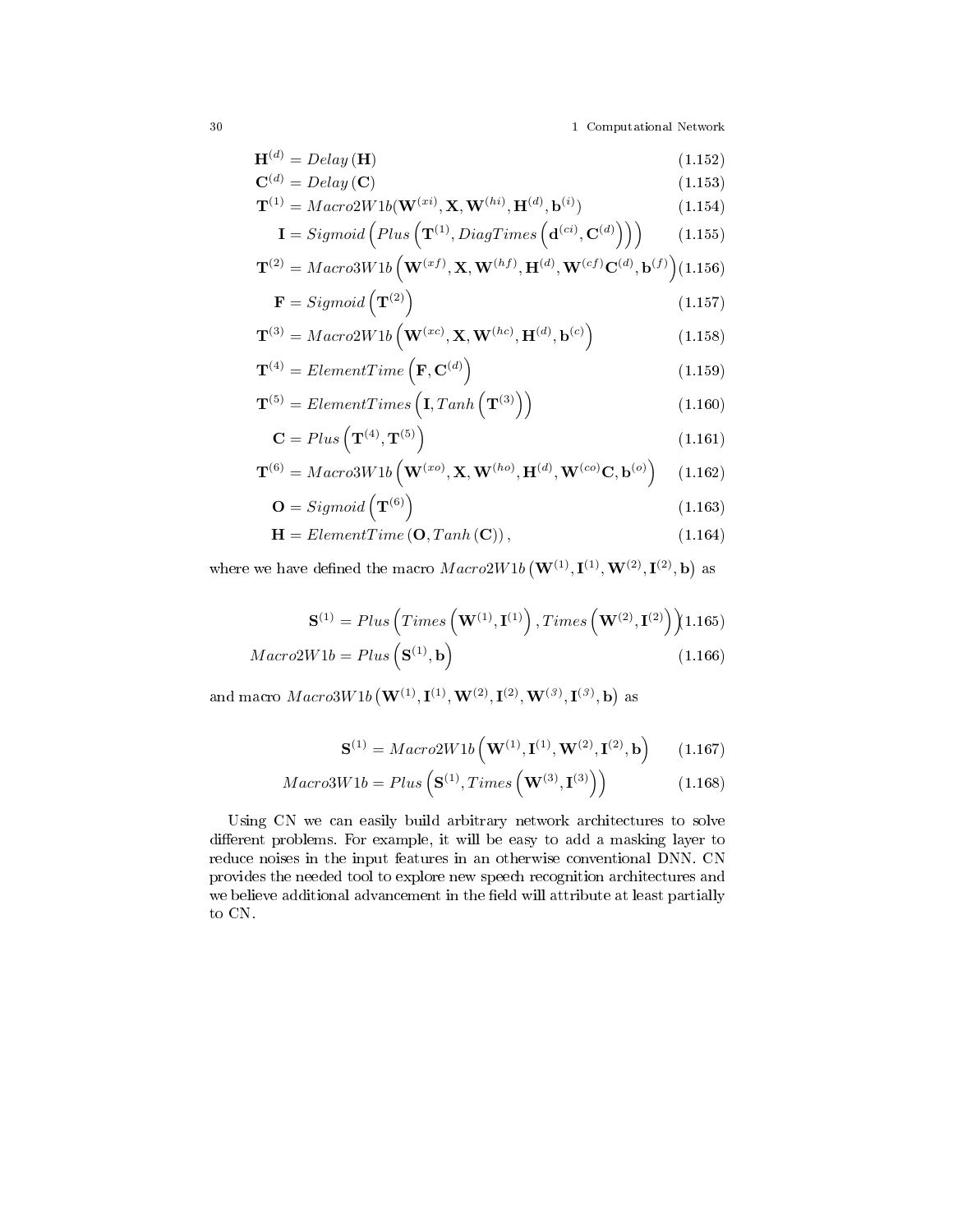# References

- 1. Abdel-Hamid, O., Deng, L., Yu, D.: Exploring convolutional neural network structures and optimization techniques for speech recognition pp. 3366-3370 (2013)
- 2. Abdel-Hamid, O., Mohamed, A.r., Jiang, H., Penn, G.: Applying convolutional neural networks concepts to hybrid nn-hmm model for speech recognition. In: Proc. International Conference on Acoustics, Speech and Signal Processing (ICASSP), pp. 42774280. IEEE (2012)
- 3. Bergstra, J., Breuleux, O., Bastien, F., Lamblin, P., Pascanu, R., Desjardins, G., Turian, J., Warde-Farley, D., Bengio, Y.: Theano: a CPU and GPU math expression compiler. In: Proceedings of the Python for scientific computing conference (SciPy), vol. 4 (2010)
- 4. Bischof, C., Roh, L., Mauer-Oats, A.: ADIC: an extensible automatic differentiation tool for ANSI-C. Urbana 51, 61,802 (1997)
- 5. Chellapilla, K., Puri, S., Simard, P.: High performance convolutional neural networks for document processing. In: Tenth International Workshop on Frontiers in Handwriting Recognition (2006)
- 6. Ciresan, D.C., Meier, U., Schmidhuber, J.: Transfer learning for Latin and Chinese characters with deep neural networks. In: Proc. International Conference on Neural Networks (IJCNN), pp.  $1-6$  (2012)
- 7. Dahl, G.E., Yu, D., Deng, L., Acero, A.: Context-dependent pre-trained deep neural networks for large-vocabulary speech recognition. IEEE Transactions on Audio, Speech and Language Processing  $20(1)$ , 30-42 (2012)
- 8. Deng, L., Abdel-Hamid, O., Yu, D.: A deep convolutional neural network using heterogeneous pooling for trading acoustic invariance with phonetic confusion. In: Proc. International Conference on Acoustics, Speech and Signal Processing (ICASSP), pp. 66696673 (2013)
- 9. Graves, A.: Generating sequences with recurrent neural networks. arXiv preprint arXiv:1308.0850 (2013)
- 10. Griewank, A., Walther, A.: Evaluating derivatives: principles and techniques of algorithmic differentiation. Siam (2008)
- 11. Guenter, B.: Efficient symbolic differentiation for graphics applications. In: ACM Transactions on Graphics (TOG), vol. 26, p. 108 (2007)
- 12. Guenter, B., Yu, D., Eversole, A., Kuchaiev, O., Seltzer, M.L.: Stochastic gradient descent algorithm in the computational network toolkit
- 13. Hinton, G., Deng, L., Yu, D., Dahl, G.E., Mohamed, A.r., Jaitly, N., Senior, A., Vanhoucke, V., Nguyen, P., Sainath, T.N., et al.: Deep neural networks for acoustic modeling in speech recognition: The shared views of four research groups. IEEE Signal Processing Magazine  $29(6)$ , 82-97 (2012)